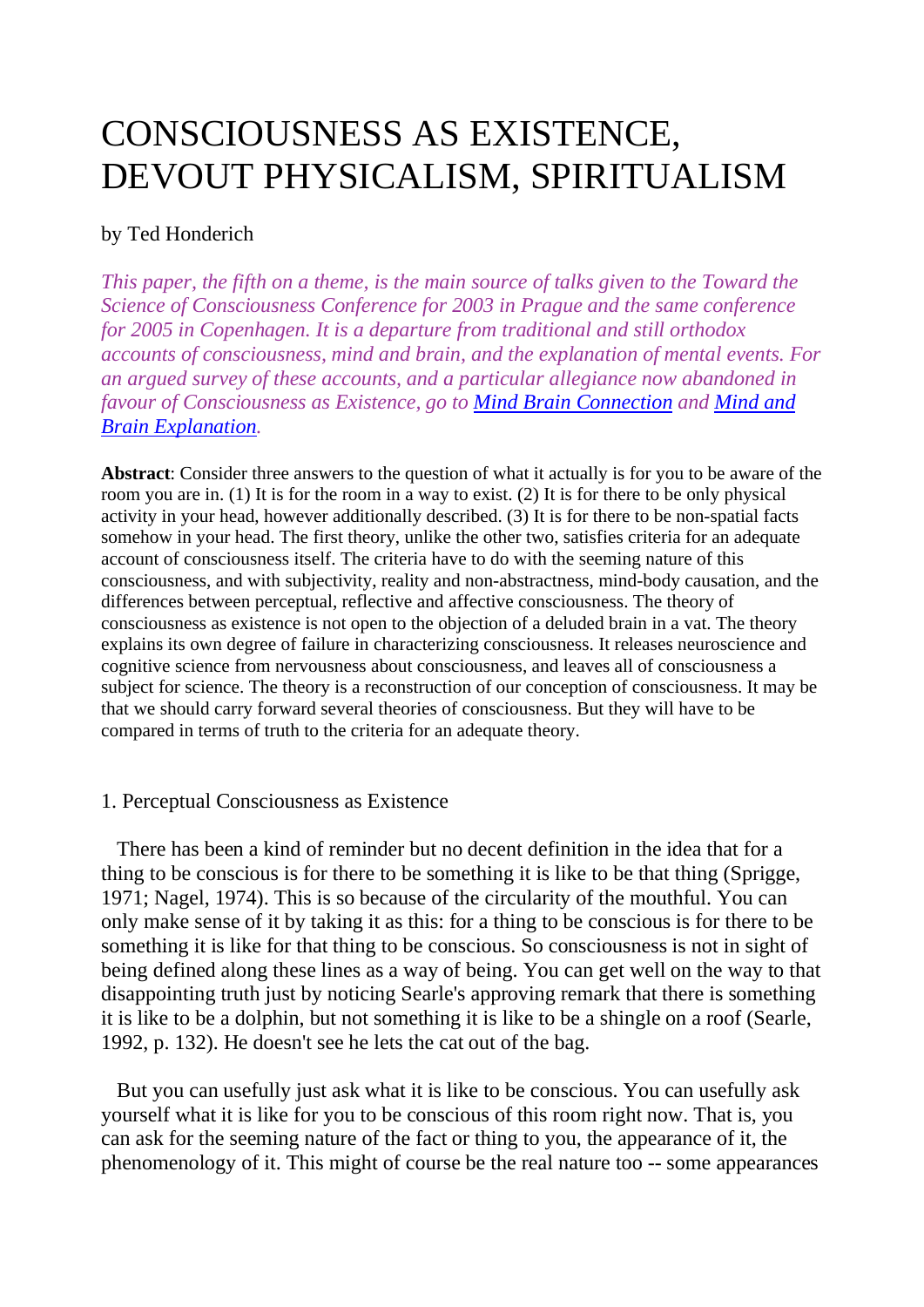are also the reality, the very nature of the thing.

There is a good answer to the question of what it is like for you to be conscious of or aware of this room now. For you to be conscious of the room is, it seems, for the room somehow to exist. Not you, but the room. In fact there is no better phenomenological answer so-called. Is it not superior to all others?

Think of the family of answers that what it is like for you to be conscious of this room now is for there to be a thing or substance and stuff out of space, but still somehow in your head (Descartes, 1641, 1649). The mysterious tension or contradiction about space probably helps this answer, since being conscious seems as well as is mysterious to us, but it leaves the answer as thin as it is.

Think of another family of answers. What is like for you to be conscious of this room now is for for there to be a neural instantiation in your head of a computational or functional sequence (Kim, 1998, Chs. 4, 5). Or an electromagnetic field (Pocket, 2002). Or, God help us, what your consciousness seems to be to you is a generating in your head of macroscopic quantum coherence, with Bose Einstein condensates combining and microtubules microtubuling (McFadden, 2002).

 These answers to the phenomenological question are of course taken directly from two families of views as to the very nature of your consciousness. They are the best phenomenological answers those views can give. Those views are not strengthened by abandoning themselves, so to speak, and telling some ad hoc tale, as the physicalist ones do, when they turn to the matter of so-called appearances. Our consciousness itself, after all, whatever depth or process or machinery or other fact underlies or explains it, is not itself hidden from us. None of it is hidden, whatever else may be. If you maintain consciousness as distinct from anything else really is something, you should show us this accords with its seeming nature.

 You can make absolutely literal sense of the idea that what it is to be conscious of this room is the room's somehow existing.

For you in particular to be conscious of this room now is for there to be things somehow existing outside of your head, for a state of affairs somehow to be there, a kind of world. That is to say, firstly, that the things are in space-time and that they have other properties, such as colour. Some can be called chairs. To say that this state of affairs exists is to say, secondly, that the chairs and so on (a) depend on the way underlying things are -- atoms, fields etc. -- and also that the chairs and so on (b) depend on you, on how you are perceptually and also conceptually, and, more particularly, on you neurally or on some of your neural processes.

This way of existence of the chairs and the like makes this state of affairs like another -- it is tempting to say it is about as real as another.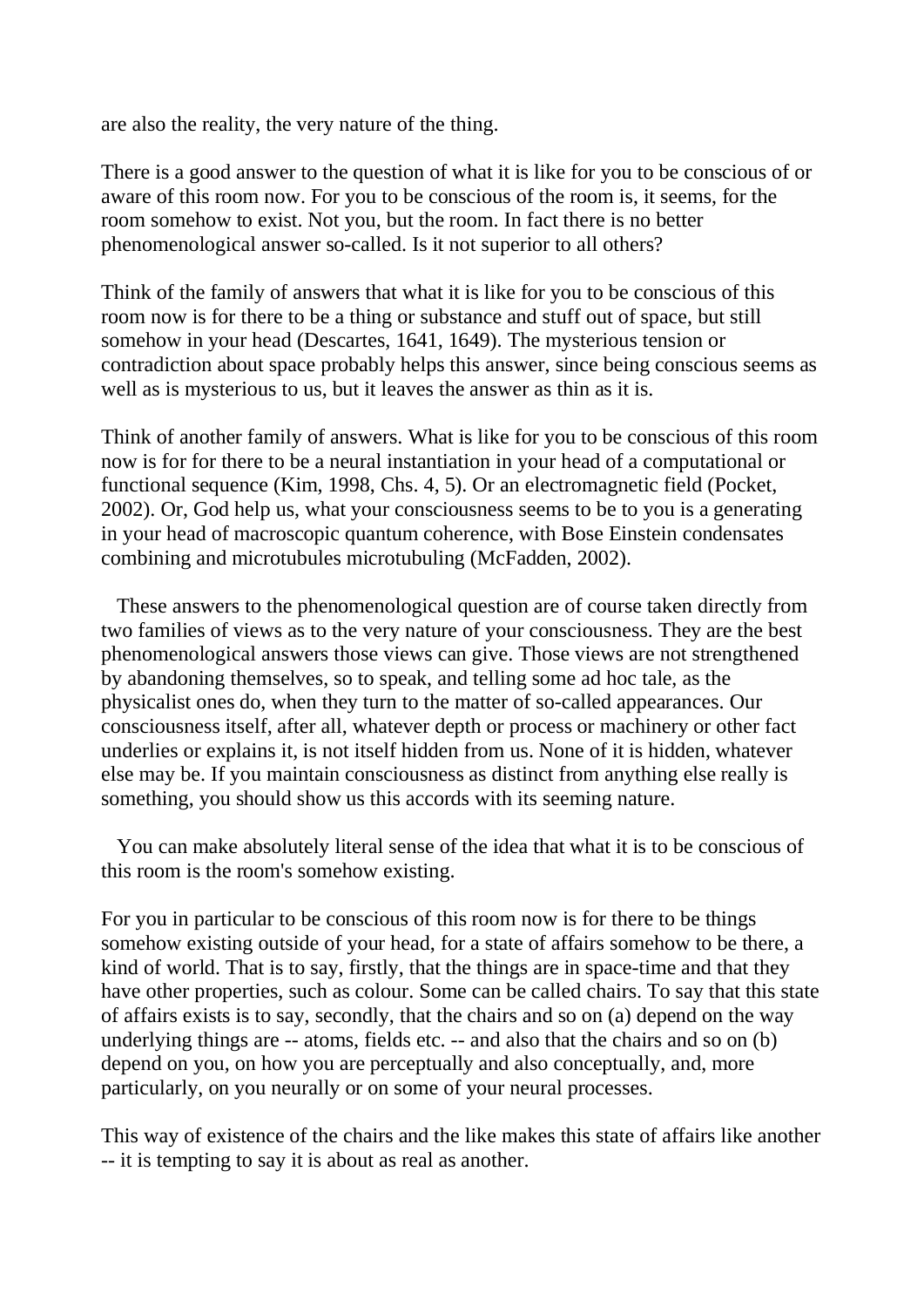That other one is the physical existence of the room at a certain level. That consists in things being in space and time, and (a) dependent on underlying things -- atoms, fields etc. -- and also (b) dependent not on a particular person but rather on perceiving persons in general or maybe qualified perceiving persons in general. You can add again that really it is dependency on all their neural processes.

 The pretty ordinary idea in play here is that the physical world is things in spacetime with perceived properties like colour and also things in space-time without perceived properties but in causal connection with the first lot of things (Quinton, 1973). The physical world is at two levels -- chairs etc. and atoms etc.

So, to repeat, what it is for you to be conscious of the room is a fact outside your head, quite similar to but not the same as the fact of the perceived and public physical world outside your head.

Both are out there. Neither is mysterious. Your world of perceptual consciousness and my different one are not made 'mental' in a funny or unanalysed sense by particular human dependencies -- no more than the perceived physical world is made so by its general human dependency. None of this has anything to do with Bishop Berkeley or the dictum that to be is just to be perceived (Honderich, 1998, pp. 148- 155, 1999, pp. 69-71).

Worlds of perceptual consciousness are in fact epistemologically prior and less theorized that the physical world in either of its levels. Views from somehow come before and are no such abstractions as the view compounded from nowhere. Certainly there is what we call the world seen my way -- and, incidentally, if it isn't my perceptual consciousness, what is it?

 Ask, certainly, why anyone would want to think along these near-physicalist or naturalist lines about perceptual consciousness -- want to try on what can be called the idea of consciousness as existence with respect to perceptual consciousness (Honderich, 1998, 1999, 2001, 2003).

The reason is that very generally speaking there are only two other sorts of answers, touched on a moment ago, to the question of the nature of consciousness, and they are still terrible. Nobody believes the first option when they are not half-dreaming. Nobody believes the second when they are not overcome by science in a certain way or trying to get through the peer-review of the Journal for Consciousness Studies - which, I must tell you confidentially, the paper you are hearing did not. Let me say a word about the two sorts of views.

#### 2. Spiritualism, Devout Physicalism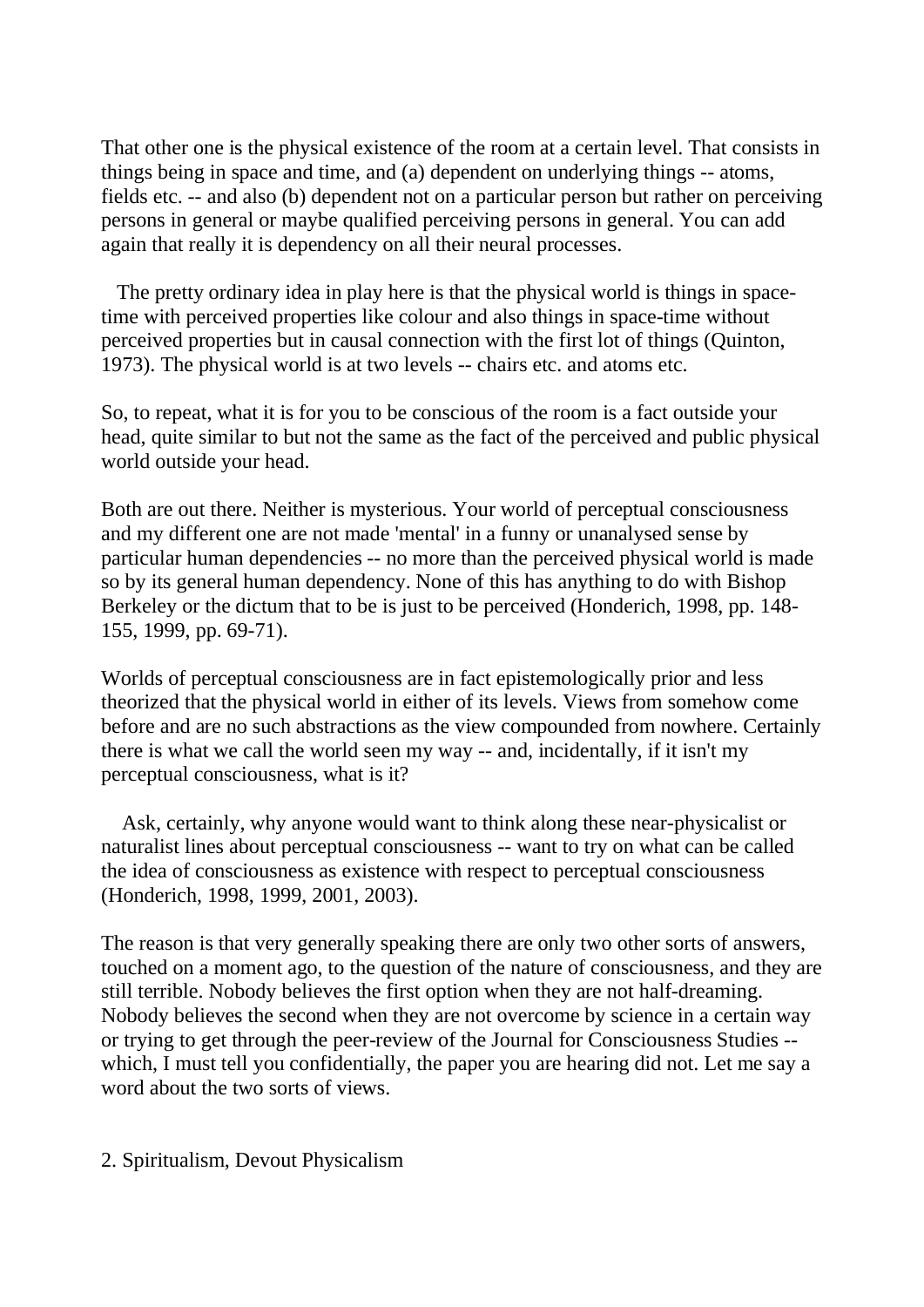First, you can half-dream that that what still has the misleading name of dualism is the case -- that consciousness is a non-spatial thing and stuff, maybe somehow in the head. Or rather, you can be committed to something like this, however quiet you are and however much you keep your head down, by being unable to swallow devout or real physicalism and having nothing else to say. This is probably the position of most philosophers, maybe even most philosophers of mind.

It shouldn't be called dualism, though, for a few reasons. One is that these days most monisms, identity theories, physicalisms and even materialisms are dualistic in the sense of adding something else to physical properties or ordinary physical properties. Davidson says his monism is not nothing-but materialism (1980). Searle's impulse to and inconsistency about dualism is plain (Honderich, 1995). The idea that consciousness is non-spatial is better called spiritualism, in a bare use of the term that makes it equivalent to dualism in another and traditional use of that term.

Whether or not a dualism in the contemporary sense is also a spiritualism, which may not be easy to tell, it is likely to be something else that it will be useful to name -- a cranialism. That is a view that just locates consciousness in the head. It does so despite our universal reluctance actually to say Yes when faced with the question of whether our consciousness is something in our head (Honderich, 2003, pp. 7, 19).

The other option from spiritualism is the devout physicalism. You can say and write, in a career that keeps an eye on some of science, maybe two, and is forgetful of reflective experience, that being conscious or aware of something has only physical properties in the head. So devout physicalism is that being aware of something has only neural properties -- thought of computationally or with microtubules to the fore or in any other way you like. This other cranialism may or may not be involved in some sort of dualism in the contemporary sense. The name of devout physicalism is a reminder that for it, at bottom, and despite the elaborations, consciousness remains only physical properties in the head.

Nobody not on the philosophical job of trying to approximate more to some of science believes this either. What we all know, to make use of a pefectly proper and enlightening parody, is that consciousness, isn't just cells, however fancily or fancifully conceived. Everybody on the job tries to give a place to or register what they know when they're not on the job. But they can't do it if they have it that consciousness has only neural properties or conceivably silicon or otherwise physical properties, no matter how they are conceived additionally.

The different view gestured at so far, consciousness as existence with respect to perceptual consciousness, is certainly closer to devout physicalism than to spiritualism. Despite being a contemporary dualism, like so much else, it is indeed near-physicalism.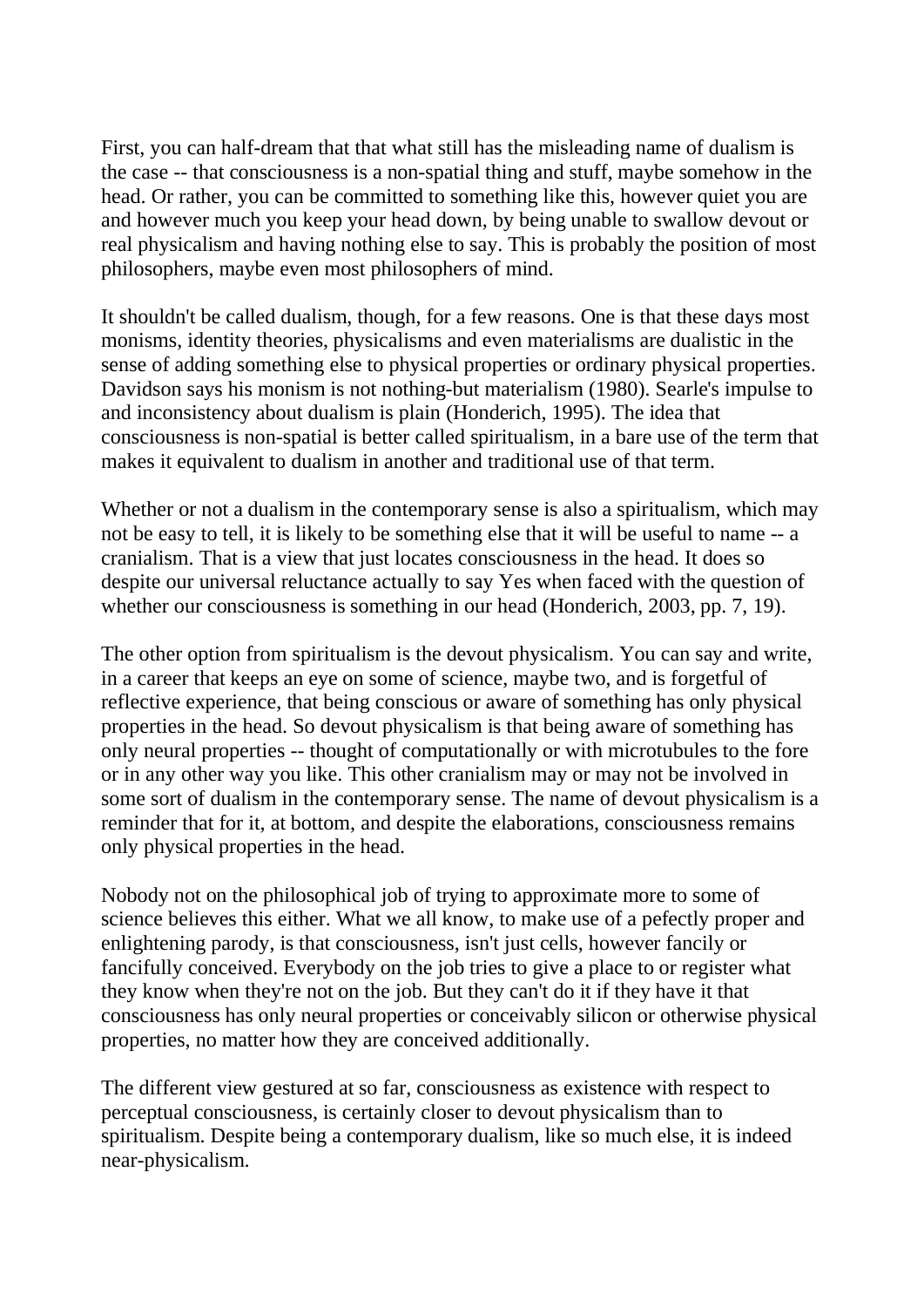Another way of seeing it is that it takes perceptual consciousness to be fairly close to what some others call just the content of perceptual consciousness. The same is true, although the rest of the story is different, with what you can call the other two parts, sides or elements of consciousness. Those are reflective or cognitive consciousness, and affective or somehow desirous consciousness.

But let me pause for a moment to protest that I am not mad as a hatter, or as an epiphenomenalist.

It would be mad to say, as a piece of conceptual or linguistic analysis, that what we ordinarily have in mind in talking of being aware of this room, and talking of perceptual consciousness generally, is a state of affairs outside the head. Cranialism has a hold on us and our language. It would be and is as mad to say, by the way and of course, that what we ordinarily have in mind in talking of being aware of this room is something in the head -- neural clicking or pulsing of whatever kind, or even clicking or pulsing in part.

The enterprise in hand, rather, instead of being conceptual or linguistic analysis, is one of conceptual construction or reconstruction, of which a little more will be said in the end. For now, to go further with that job, notice that there are widely-agreed criteria of adequacy for a concept or conception of consciousness, widely-agreed constraints on a good one.

# 3. Conciousness-Criteria, and Reflective and Affective Consciousness

One criterion of adequacy is the phenomenological one, so-called, of which you have heard something in connection with your being aware of this room and of which more can be said (Honderich 1999, p.67).

Another criterion, the main one in some sense, is that a good conception has to recognize and give real and unique sense to our conviction of the subjectivity of consciousness. Subjectivity has to be made sense of, not denied, reduced or replaced.

A third criterion is making consciousness real as against abstract, which means physical or close to it. That, by the way, excludes what you can call abstract functionalism or abstract cognitive science both from any physicalism and from being a real starter in the consciousness stakes (Kim, 1998, Chs 4, 5; Honderich, 1995, p. 369).

A fourth criterion is that an account has to make mind-body or consciousnessphysicality causal interaction possible and indeed ordinary.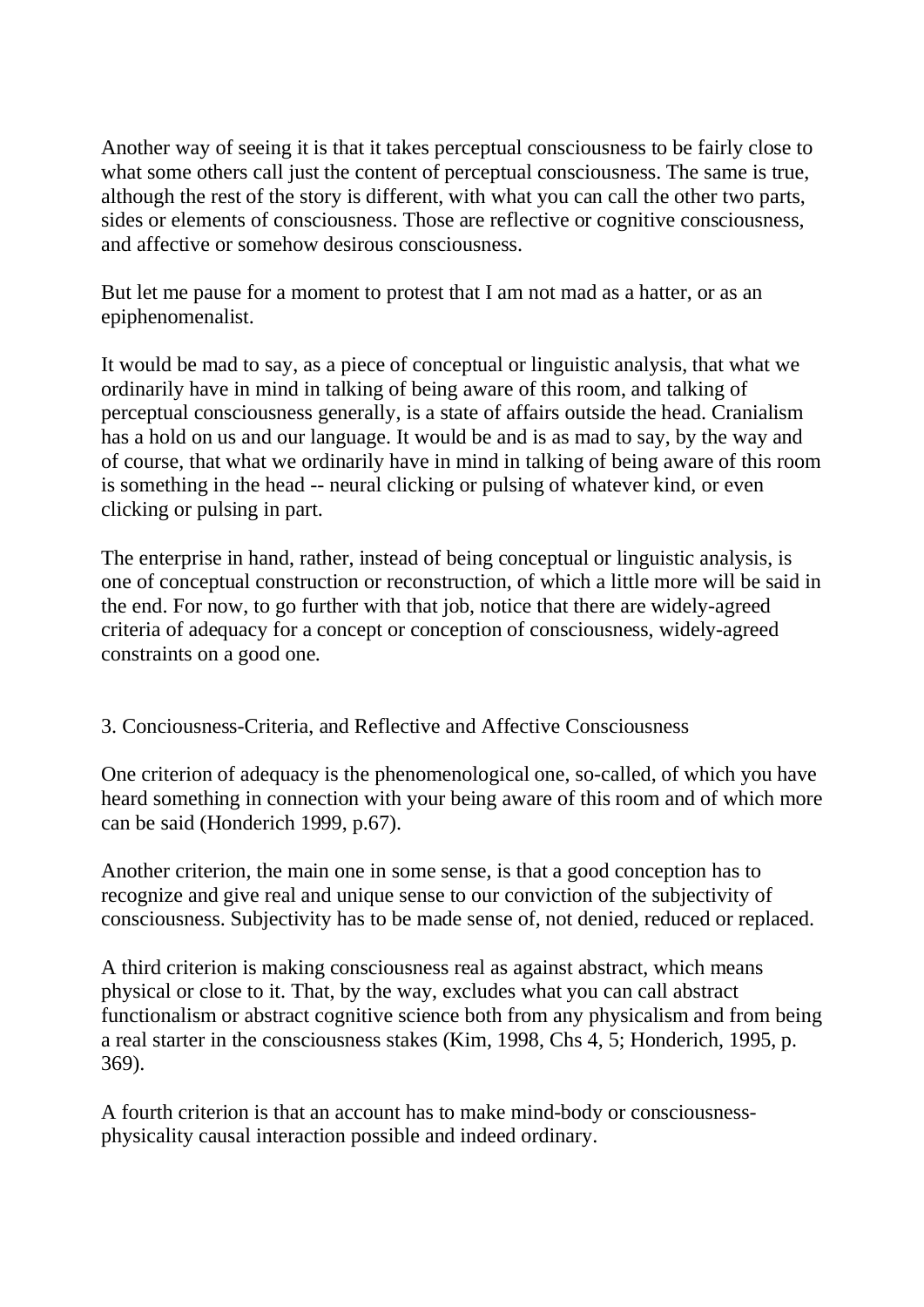A fifth is that a good account of consciousness has to make it different in its three parts, sides or elements, which plainly it is, and probably to make perceptual consciousness somehow fundamental and permeating.

Our most laboured-on conceptions of consciousness these days, all the devout physicalist theorizing in the best journal on the subject, are mainly products of a simple and pious attention to the third or reality criterion, and a reasonable attention to the fourth one about causal interaction. The laboured-on ideas, despite declamation and philosophically-unproductive technicality, fail the second or subjectivity test dismally. Subjectivity certainly isn't cells. As you have already heard, they also fail the first or phenomenological test. Abstract functionalism, by the way, evidently fails not only the third test, about physicality or something close to it, but also the causal interaction test. The laboured-on ideas, and abstract functionalism, do badly on the fifth test too, about differences in consciousness.

Consider if the reconstruction being proposed does better, anyway with perceptual consciousness. What it seems to be for you to be aware of this room is surely for the room to exist in a clear sense. But above all, the big difference between consciousness and all else is really catered for in the reconstruction -- we have a clear sense in which consciousness truly is subjective (Honderich, 1999, p. 71; 2001, p. 7). The state of affairs that is your awareness isn't mine, and it isn't ever the physical state of affairs either. It can be a lot different in its properties. So too does the reconstruction do well with causal interaction and the other tests (Honderich, 1999, p. 73; 2003, pp. 2, 7).

So -- what it is for someone to be conscious of this room is for things to have properties, be in relations, undergo the changes that are events -- as a result of both things in your head and things underlying the ones in the state of affairs. But have you been digging in and saying that this state of affairs can be redescribed more plainly just as a property or attribute of the person? That we ordinarily say that consciousness is a property of a person and we can stick to this line here?

Well of course you can say something like that. You can say that somewhere's having a three-piece suite in it is an armchair's having the property of having another one next to it and also a sofa. Or that the Atlantic Ocean is in fact a large basin in the earth's surface having the property of being full of water. But your being conscious is no more a property of you, strictly speaking, than it is of the underpinning atoms and what-not. Your being conscious, on the present story, is ordinarily and more enlighteningly described as a state of affairs including the several things.

 Certainly, on this story, your being conscious is not just the particular fact of the state of affairs being in part dependent on your neural activity. That dependencyrelationship, reportable by a true conditional proposition, does not begin to have the features required by the five criteria of consciousness. No doubt there might be profit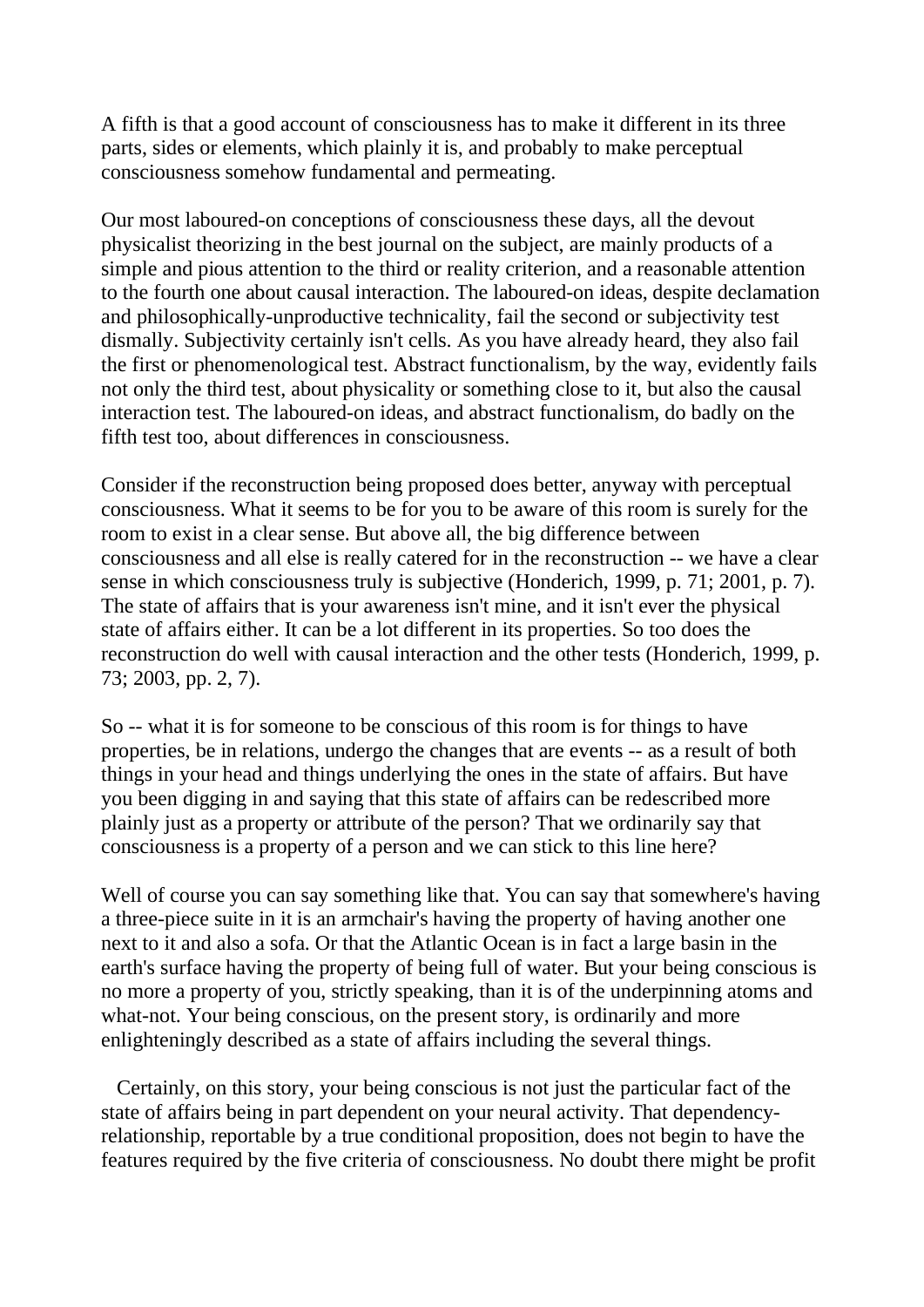in a lot more reflection on things or substances, properties, relations, events, states of affairs, worlds and so on -- in short on the categories of reality, the metaphysics implicit in all our talk. But we have a grip on these things in advance of the further reflection.

 It seems to me that to insist that your being conscious has to be your having a property, where that is to insist on more than the possible careless use of an expression, is just to be wedded to the sort of idea to which consciousness as existence is opposed. So your proper response is to dispute what is said for the theory. Let us have your argument.

To say a word now not about perceptual but rather about reflective and affective consciousness, the account of them in terms of consciousness as existence is less neat. But it does continue the same story (Honderich, 2003). And it does make perceptual consciousness pretty fundamental and certainly permeating with respect to reflective and affective consciousness -- thinking and desiring in general.

Reflective consciousness consists, first, in the existence of representations or symbols in perceptual consciousness -- i.e. actual things in space-time with the character of all symbols. That character, in brief, is that they have some of the causal properties of the things represented. Reflective consciousness, secondly, consists not in these external but rather in internal representations -- a personal language of thought and feeling if you like (cf. Fodor, 1979).

So, what other call the contents of reflective consciousness are upgraded into the thing or stuff itself. In the conciousness there is no funny relationship to the representations. Whatever multitude of relations may be involved, including a causal one issuing in the activating of representations, no such relationship with a self or whatever is part of my thinking in its various forms.

Affective or desire-related consciousness is in that respect the same -- no internal relationship. It consists, firstly, in things in perceptual consciousness being of certain kinds that we ordinarily desire: bigger, faster, quieter, deadlier and so on. It is, secondly, certain bodily things -- say the sensations connected with fear. It is, thirdly, representations of behaviour or action.

The existence-conditions or dependence-conditions of the parts of reflective and affective consciousness that are not in perceptual consciousness will be analagous to those parts that are in it. With these internal representations, there will be a kind of double-dependency, related to both the double dependencies of things of perceptual consciousness and things of the perceived physical world. The story is as close to devout physicalism as you can get and still be true to the subject-matter of consciousness -- what it's like for a start, to remember the first criterion of adequacy, and also its subjectivity and so on.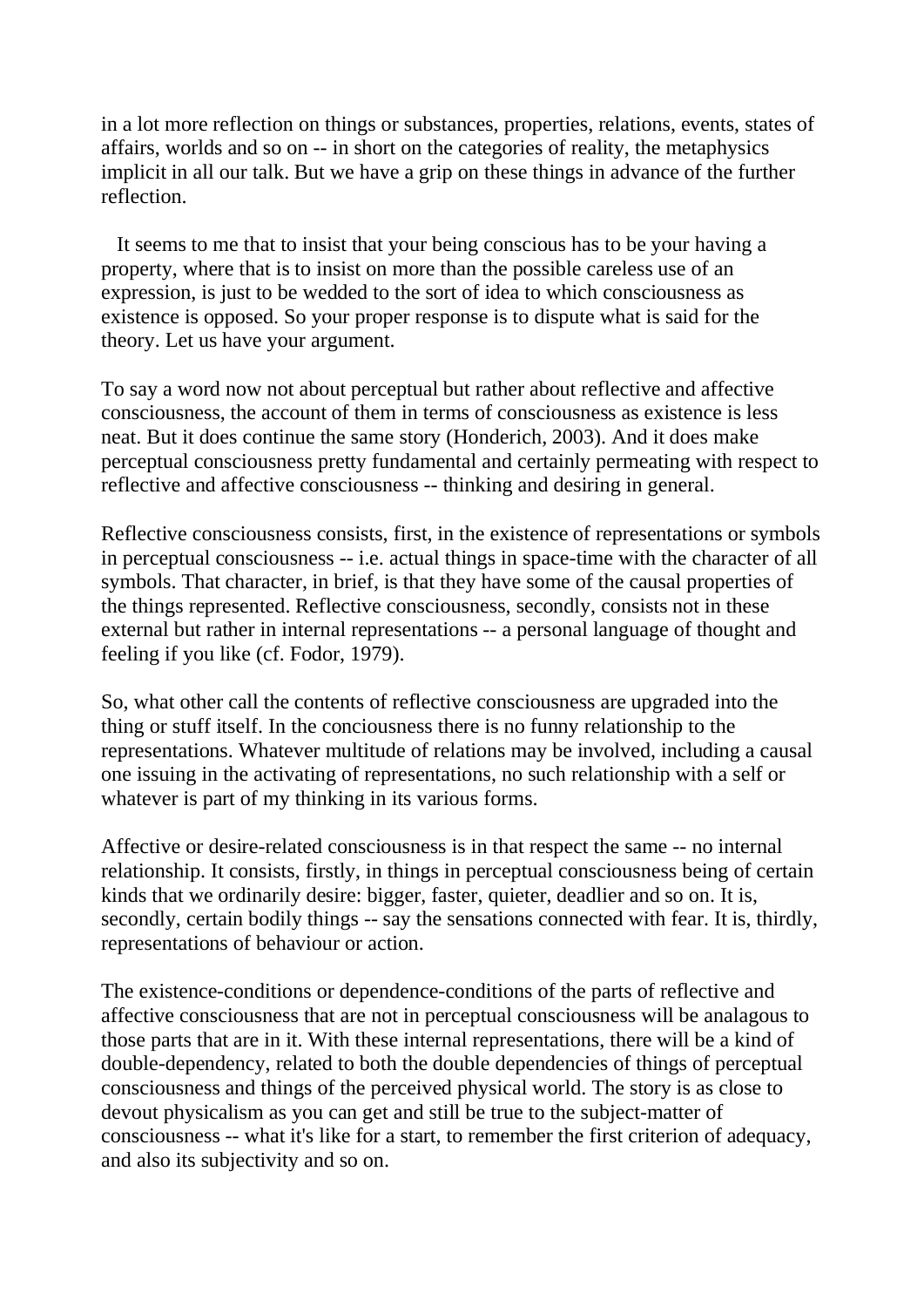Since it's also the case that the theory of consciousness as existence is different from what has been going on in the philosophy of mind, let alone the science of mind, which is different, let me say some more about it. Three things in particular -- about past theories of perception and brains in vats, consciousness as baffling, and consciousness as existence in relation to neuroscience and some attendant philosophy of mind.

## 4. Representative Theory, Realist Theory

Consciousness as existence, in so far as it concerns perceptual consciousness, is a little closer to one of the two families of theories of perception in the past of philosophy and indeed its present.

One is the representative theory of perception, or phenomenalism. It is to the effect that what you are aware of and what I am aware of when, as we say, we both see the chair, is not numerically one thing. I am aware of my sense-datum, percept, sensation or whatever, and you are aware of yours. However qualitatively alike, there are two of these internal things to which we are limited in our perceptual experience. Such a theory is of course identified with the empiricism of Locke, Berkeley and Hume. The best discussion of it in the 20th Century, and a tentative defence, was given by A. J. Ayer (1973)

The other theory of perception is closer to ordinary belief. It has the tremendous recommendation, as against the representative theory, of getting each of us out of solitary confinement. It is that when you and I see the chair, as we say, what we are aware of is indeed one thing, a physical object. If the representative theory, as Dretske (1995) usefully remarks, confines us in our seeing to mental television, the realist theory (Price, 1932) saves us from this, puts us in touch with the real world. But what this relation, this being-directly-in-touch-with, comes to -- this is not clear at all. Remember that the realist theory is indeed about consciousness in the widelyshared sense, not the relation of photons, retinas and the visual cortex.

The theory of perceptual consciousness as existence is evidently a little closer to the realist theory. The existence theory is also about something outside the head, and on the way to being physical. As against this, there is a large difference between the existence theory and the realist theory, and also between the existence theory and the representation theory of perception. It has to do with relations.

The realist theory necessarily involves not only the physical world but the unclear relation to it. The relation has to be in there. How it is to be conceived is indeed unclear -- all that has ever been said is that it is not an inferential relation, certainly not a relation of conscious inference. More generally, it's not a relationship such that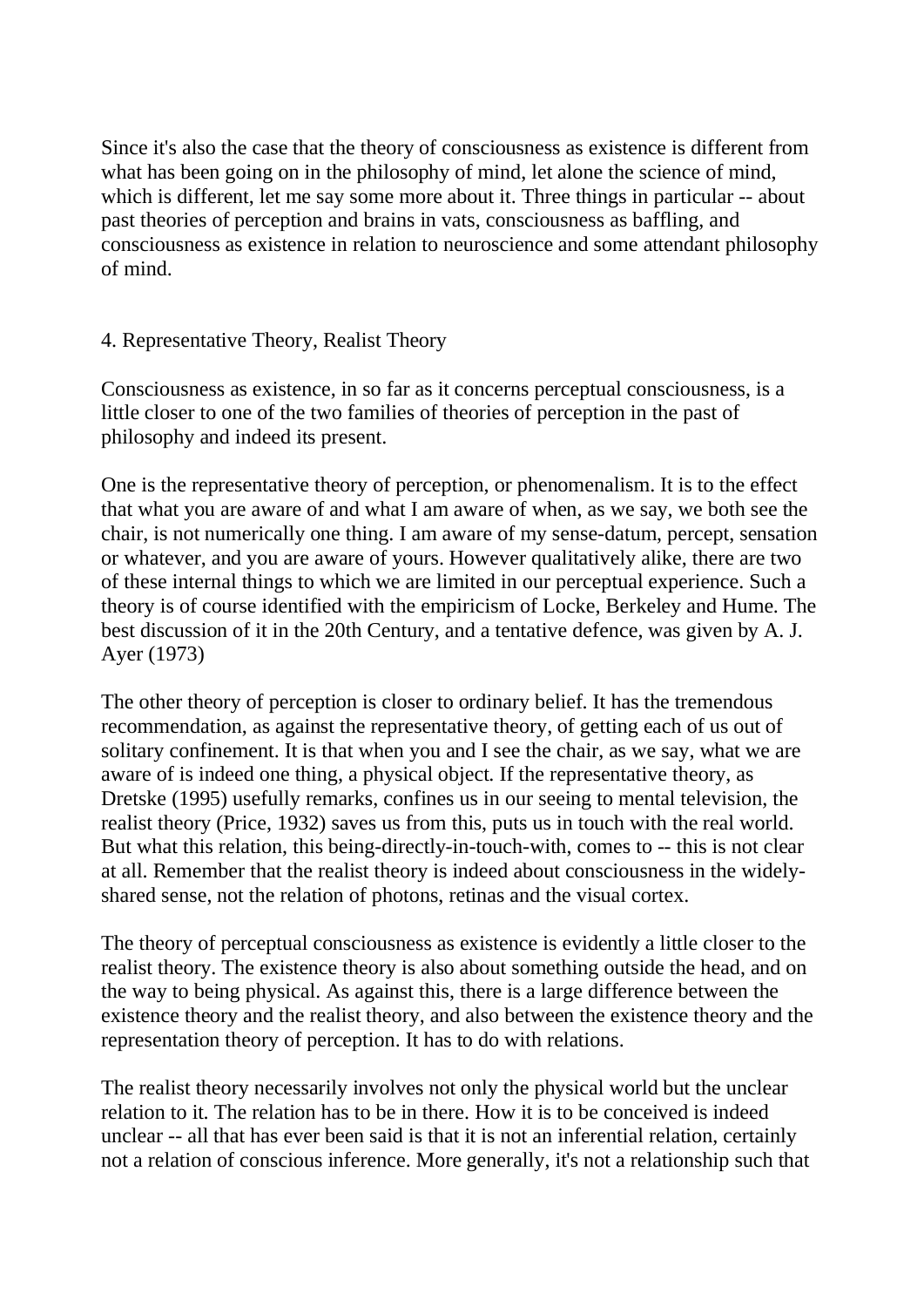one becomes aware of something, maybe a chair, by in a prior sense being aware of something else. Don't say the relation isn't photons and so on but is just seeing, by the way -- that's what we're supposed to be analysing.

An obscure relation has been as much a part of all representative theories, I suspect. Brentano's idea of consciousness serves as an example (Brentano, 1973; Bell, 1990, Ch. 1). When I see a chair, as we ordinarily say, there is something called activity directed on an object or activity with reference to a content, which latter things are of course internal to the experience and are of the order of a sense-datum, percept or whatever. In addition to them there is the directedness. Elsewhere in philosophy, there is a lot of stuff, less clear, to the effect that all consciousness is or includes selfconsciousness -- here too something is added to an internal content.

It is a further recommendation of consciousness as existence that it does not load a funny relation into its conception of consciousness itself. Needless to say, your awareness of this room involves the dependency-relations that have been mentioned - - to your neural activity and also a world of atoms etc. That is not to say that what it is for you to be conscious of this room includes in itself a relation to something. What your consciousness consists in no more includes relations explanatory of it than an apple includes its relation to a tree.

### 5. Deluded Brains in Vats

These remarks about the representative and the realist theories are of use in clarifying the theory of consciousness as existence but they also lead to something else. There is a terrible objection to the realist theory -- to which, as remarked, consciousness as existence is a little closer. The objection is in fact the proposition or family of propositions that leads to the representative theory. It has traditionally been known as the argument from illusion. It is better named the argument from hallucination, or, if you like, the argument from a brain in a vat.

It is not the proposition that there are variations in the experience of different persons having to do with their different perceptual situations and equipments -- the look of the penny and the warm hand in water and so on (Ayer, 1956, 1973). That we see a thing differently, as we say, is no reason for concluding that we do not see one and the same thing. You can add that something that did not look different from different points of view would not be a physical object.

Rather, the essential proposition is that matters could be arranged so that there did occur some perceptual experience that stood in no relation at all to the surrounding physical world -- delusion. The brain in the vat in the laboratory is stimulated by attendant neuroscientists, it is said, so that the visual cortex and so on carries on in such a way that there is experience or awareness as in ordinary experiencing of, say,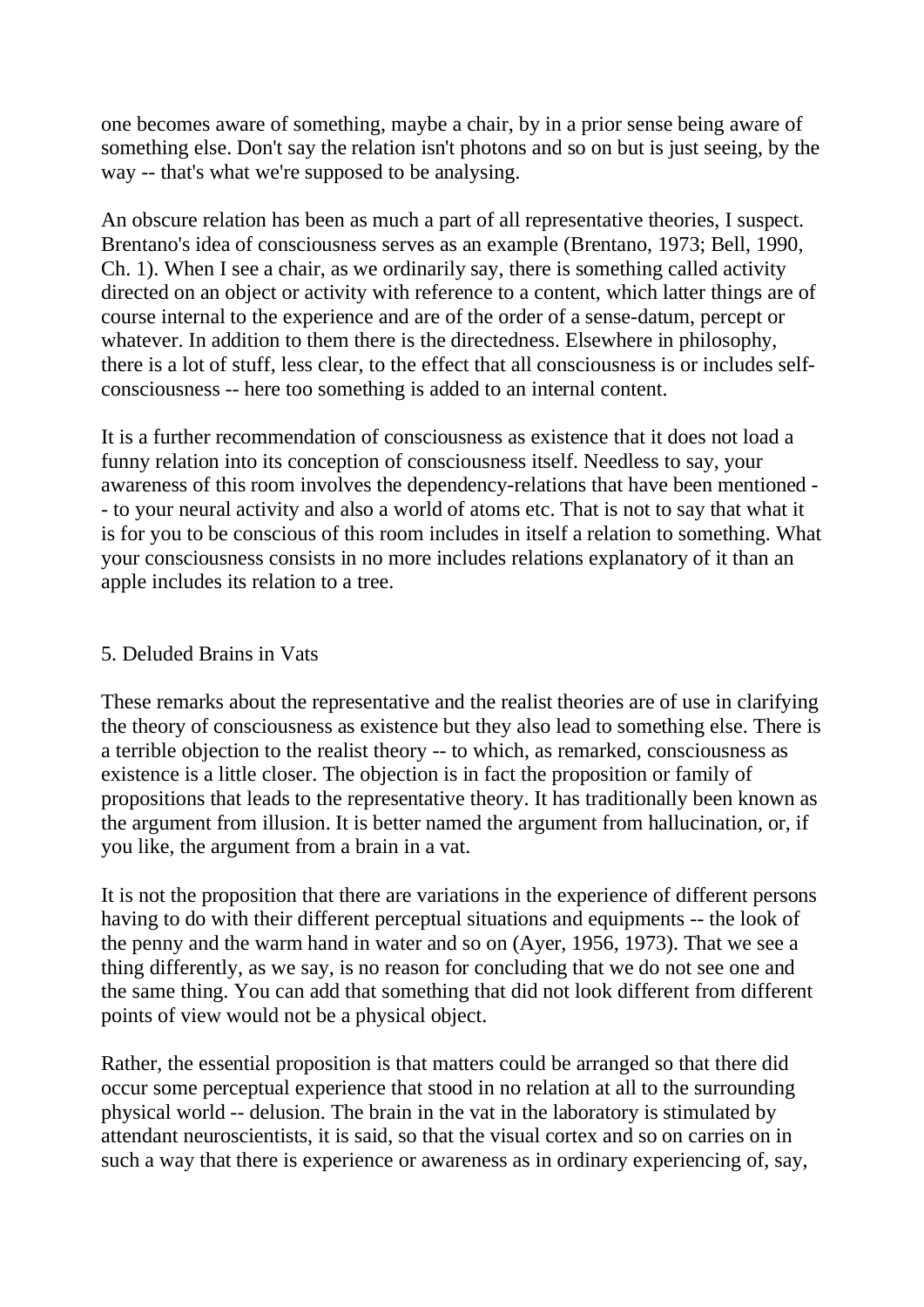Wenceslas Square. But, ex hypothesi, Wenceslas Square is not there in the laboratory. Since there is something indistinguishable from actual perceptual experience of Wenceslas Square, it follows that the realist theory of perception is refuted and the representative theory is vindicated.

What is also true, you may suppose, is that the account of perceptual consciousness as existence is done for. There is no Wenceslas Square in the right place to be the state of affairs that is the brain's awareness or experience. Here, as some have said, is a disaster that finishes off an unlikely idea.

There have been attempts made by holders of the realist theory to avoid their disaster, of course. One is the retort that the brain in the vat wouldn't be seeing Wenceslas Square, but just thinking it was seeing it (cf. Snowdon, 1980-1981, McDowell, 1982). That is a little factitious, not quite solid enough to defeat all of Locke, Berkeley, Hume and Ayer. In fact it seems to me doubtful that the realist theory can by this or other means survive the objection.

What is of greater importance now is what is taken as implicit or explicit in that theory and certainly is explicit in brain-in-a-vat ruminations. It is that in ordinary perceptual consciousness, as in the case of the brain in a vat, there is a neural process that is causally or in some other way nomically sufficient for the consciousness. There is a complete causal circumstance, wholly neural, for the consciousness. That is why it is possible for the attendant neuroscientists to get the brain, as is said, to have perceptual consciousness of Wenceslas Square.

Let me forget about the realist theory now and stick to perceptual consciousness as existence. The short story is that the brain-in-a-vat rumination does not defeat it, for a clear and certain reason. Rather than defeat the given theory of consciousness, the brain-in-a-vat offers the possibility of testing the theory.

The theory is that your being aware of this room is a state of affairs in space-time outside your head, a local world, that depends both on underlying things -- atoms, etc. -- and also on your neural processes. So each of those lots of things, to speak ordinarily, is only nomically necessary rather than nomically sufficient for your perceptual consciousness. It is only together that the two lots form a causal circumstance for the awareness.

So the theory specifically does not have the brain-in-a-vat consequence. Rather, it excludes the proposition that a brain in a vat, anyway on current assumptions, could possibly be perceptually conscious. There is no neural sufficient condition to be assembled.

Or, to put the matter differently, there is a way that the theory of perceptual consciousness as existence could be falsified. It can or could be falsified by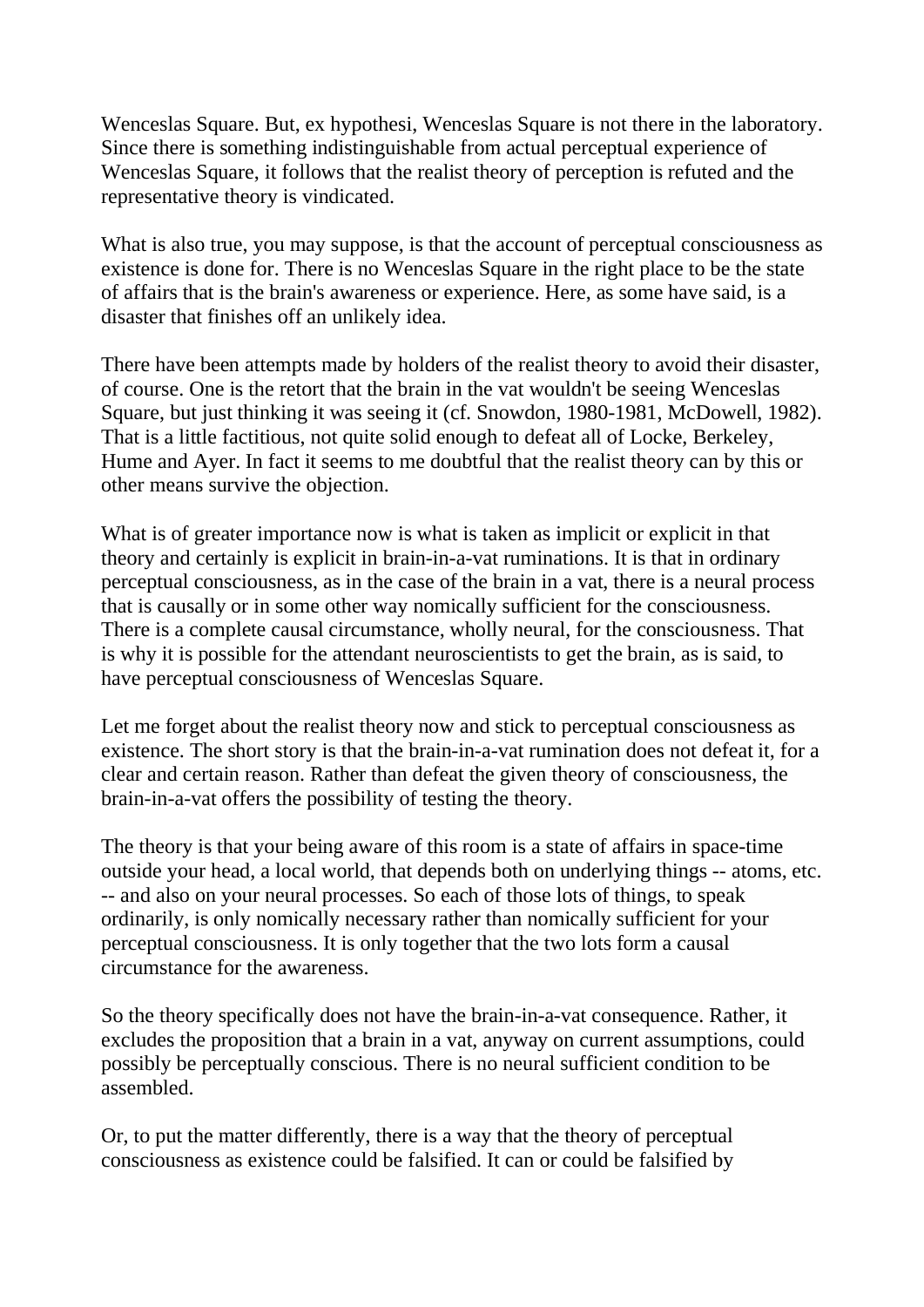producing real perceptual consciousness in a brain in a vat. It could be falsified if there was as much reason to believe the brain was as conscious of Wenceslas Square or this room as there is reason to believe we are when we are there.

You will anticipate that I have to, and happily do, put my money on no brain in a vat ever having perceptual experience just as a result of monkeying around with the brain itself. There isn't a possible sufficient condition in the brain for a perceptual experience. (Cf., alas, Honderich 2003, pp. 75-77)

To change the whole speculation, I guess it's conceivable, a wild theoretical possibility, that somebody could produce perceptual experience of the laboratory surroundings rather than Wenceslas Square if they added in a perceptual apparatus and so on to the brain. Then the situation could approximate to what I say is sufficient for perceptual consciousness. If you added in the perceptual apparatus and there still wasn't perceptual consciousness -- I guess according to the brain's reports -- then consciousness as existence would again be refuted.

But all that is science fiction. The important point is that you cannot refute the idea of perceptual consciousness as existence by employing the argument from illusion, hallucination or a brain in a vat.

Notice, by the way, that the theory of consciousness as existence does not make all of reflective consciousness in itself dependent on both what is outside and what is inside a head. In so far as reflective consciousness is a matter of only internal representations, which presumably it can be, it is not dependent on anything extracranial.

So the theory of consciousness as existence, despite what it says about perceptual consciousness, doesn't from the start absolutely exclude all successful brain-in-a-vat neuroscientific monkeying. That is probably a good thing. My guess is that a lot of neuroscientists would say that there are some things their successors may be able to do and some things they won't be able to do.

# 6. Consciousness as Baffling

Let us go on to something related, having to do with the battered old question of whether computers could ever be conscious. That is not the question of whether they can think in the also battered sense of compute, process information or anything of the sort but, in part, the question of whether they can consciously think -- consciously think about absent things.

Could a computer consciously think about Wenceslas Square? There is doubt about that, which is to say that a lot of well-informed and good judges are uncertain about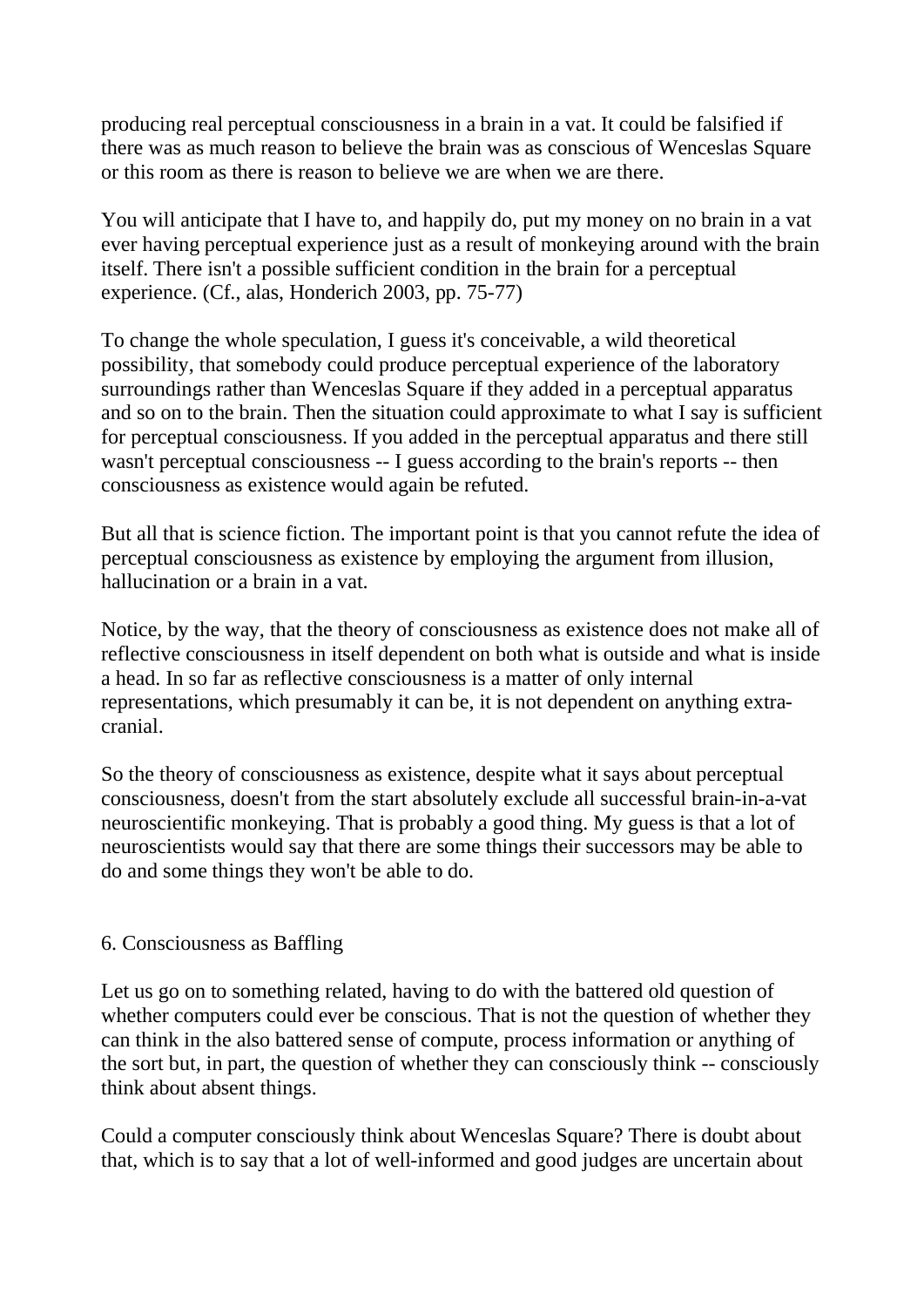it. As it seems to me, such judges are not just in the grips of habit -- the wide and deep habit of restricting consciousness to biological entities, living things. Surely there must be some other reason than a prejudice for neurons over silicon that explains why we good judges are uncertain. There must be something else about consciousness that explains this. It is reasonable to suppose that there must be something about consciousness itself that explains the doubt.

That reflection can lead to another one. It is that a good theory of consciousness itself will have the recommendation of explaining why we are uncertain about whether machines will ever be really conscious.

To use an analogy, it is rightly said that a good theory of something will include a viable explanation of why other people than the theoretician are in error about the thing. A good theory of moral judgements, maybe one that makes them a matter of desires, will include an error-theory in this sense -- an account of why a lot of other people think some moral judgements are really true. Similarly, you can expect a good theory of something to explain uncertainty about its subject-matter.

A good theory of consciousness, to mention another analogy, will certainly have to give an answer in itself to the question of why there has been a mind-body problem. It will have to give an answer to why almost all philosophers have found it hard to see how consciousness and brains can interact causally. You can add by the way that devout physicalism, in making it incomprehensible that there ever was uncertainty already has a strike against it, maybe two.

To get back to the point, or nearer to it, we can contemplate theories of consciousness from the point of view of whether they explain why we are uncertain as to whether computers will ever be conscious. If you think of the two large familiies of theories mentioned at the start, you will not be long in coming to a thought about one of them, devout physicalism. If it really were the case that a persuasive reconstruction of consciousness was as a sequence of purely neural events, then there wouldn't be any reason in principle why computers couldn't be conscious. We wouldn't be uncertain at all. We could just say, well, no doubt it will happen some day -- they'll get there.

Let us skip over the spiritualism family in this connection and come to consciousness as existence. Can it explain why we are puzzled about what computers might become? That question can be subsumed in a larger one. Let us skip to that.

It is very clear that all of consciousness -- forget about computers -- is somehow baffling. To say it is the hard problem (Chalmers, 1996) about our behaviour and its antecedents seems to me a wonderful understatement -- as wonderful, incidentally, as the idea that there is any other problem at all about consciousness itself. There is nothing else at all like this problem about consciousness itself.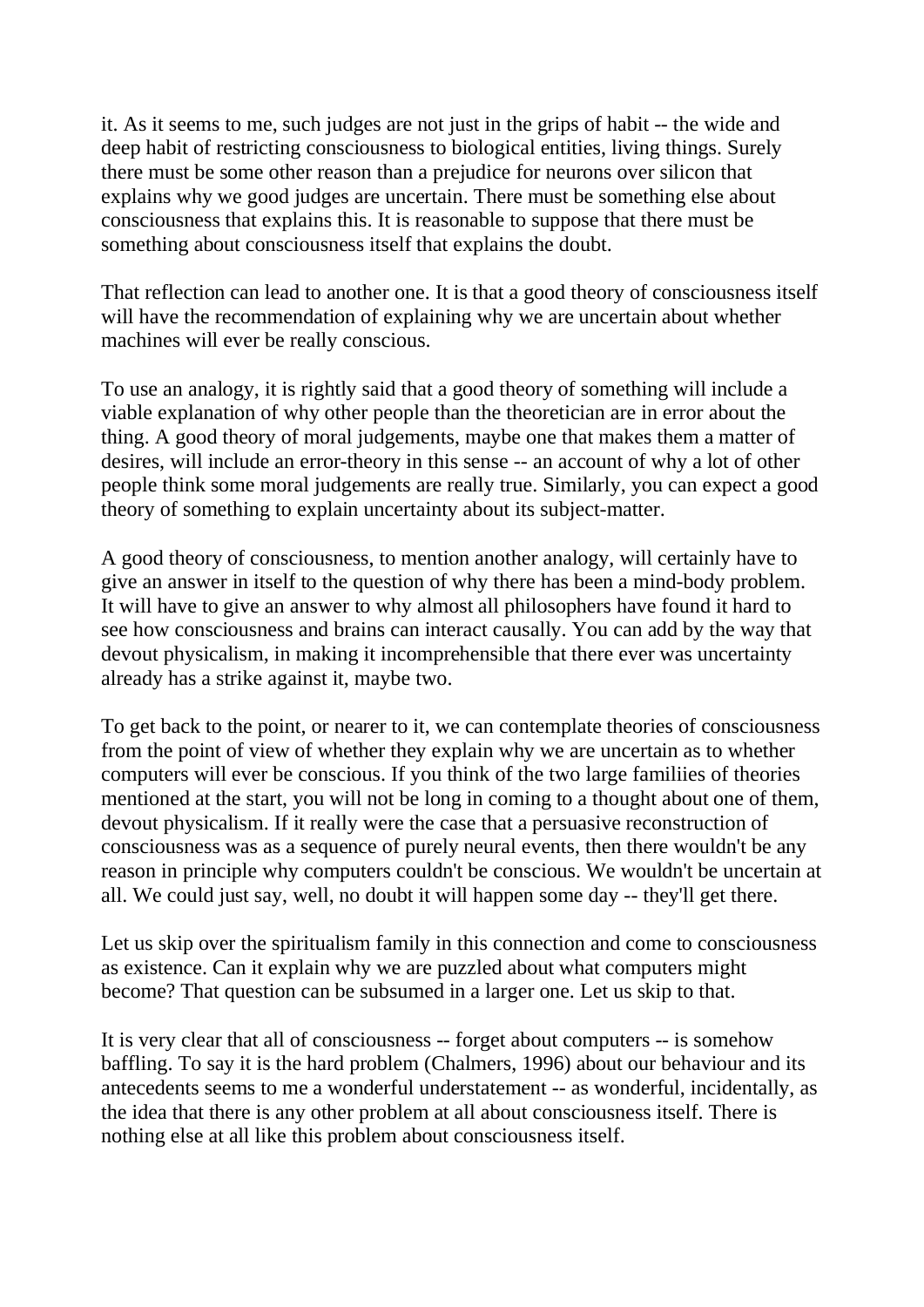So there is a larger challenge for a theory of consciousness: it should have something to say about why it is so hard to come to a decent conception of consciousness, about why agreement or convergence don't really happen, despite what is said in hopeful articles in encylopedias. Indeed, to come to the sharp end, a point that is only superficially paradoxical, a good theory of consciousness should explain why it itself doesn't secure wide agreement. A good theory of consciousness, in short, needs a theory of its own degree of failure.

 It is a good theory I'm talking about, so it can't be that the theory has in it an explanation of its total failure or real hopelessness or anything well on the way to that. What we need, then, in a pretty good theory -- one that does well or not badly on the other criteria we started with -- is an explanation of a degree of failure. Let us say a good theory has to be baffling to a tolerable degree. You will anticipate that it seems to me that consciousness as existence does well here.

 This theory makes your consciousness into a plenitude. Consciousness is all of what other theories take to be the content of your consciousness, or at least akin to that. It's not just a relation to what they call the content. There is a fullness and variety here over any minute, indeed a richness -- in perceptual, reflective and affective terms. To think of your consciousness over longer time is to think of a plenitude to the power of what? This plenitude has in it your representations or symbols, your intentions in action and your hopes and values and other desire-related things, and the flow of perception. Your consciousness on this theory is not a relation to an abundance but the abundance itself. It is near enough a literal truth that on this theory the fact of your consciousness is the fact of your life.

To come to a simple conclusion quickly, this plenitude that is your life, if you set out to think about it, is defeating. To try to sum it up generally in thought, to try to come to an analytic abbreviation of it, is necessarily to be in a way baffled. This is no sophisticated or chichi point, say about the available capabilities and representations and what-not being inside the subject-matter. The point is the size and nature of the thing, a life. Your consciousness is not some aspect of a life, just a relation, let alone some odd or puzzling feature attendant on computation, but a life itself. There must be a good sense in which there is no larger subject-matter.

To look quickly at the competititon, can it be said that spiritualism is a theory of consciousness that is to a decent extent baffling? Well, as remarked earlier, some sort of spiritualism is in fact a kind of default position, and a lot of philosophers and others are in that position. But it is rare nowadays actually to think about consciousness and embrace spiritualism. It can barely have the name of a theory, since it is more question than answer. What is this gossamer stuff? How can you have a cause that is nowhere? And so on. This is not a decent theory with an explanation of our resistance to it, but a frustration in itself.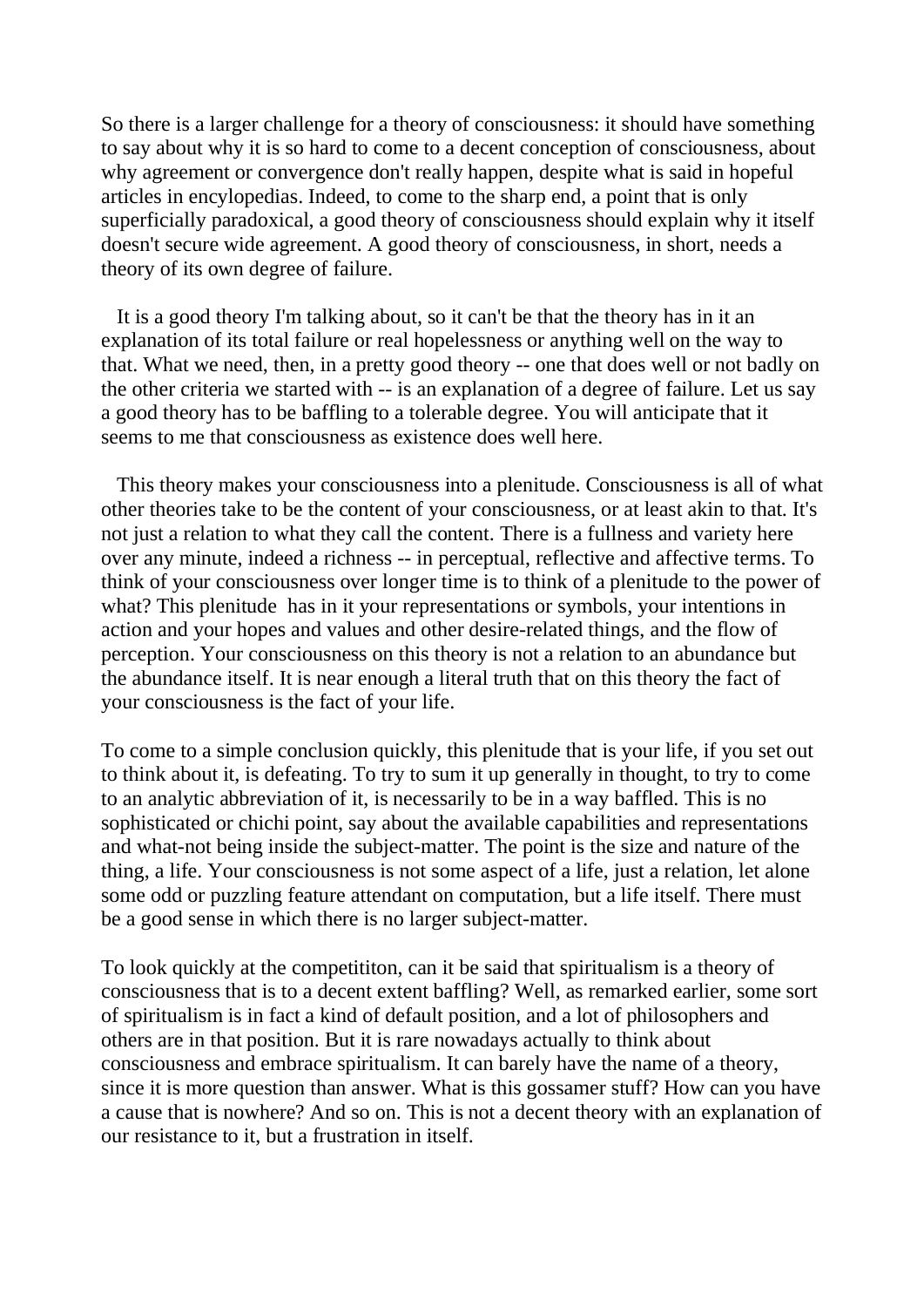As for devout physicalism, however the pill is coated, I'd better admit that the situation seems to me much the same. To put it one way, this theory too is far too baffling. Anyone not in a way scientized finds just about ludicrous the idea that their consciousness actually consists in no more than action potentials, transmittersubstances, bits of protein, magnetism, or the like. Since the 17th Century when Hobbes declared his devout physicalism, just about the most resilient proposition in philosophy has been that consciousness isn't just cells (Honderich, 2000).

#### 7. Neuroscience, and Some Attendant Philosophy

 Let me turn now to the relations between the theory you have before you and ordinary neuroscience rather than neuroscience fiction. How does the theory stand to it? The first answer is what we already have in connection with the deluded brain in a vat.

It is that it follows from the theory that the business of ordinary neuroscience is the discovery and understanding of neural correlates of consciousness in two senses: correlates that are necessary conditions and correlates that are sufficient or necessitating conditions. The former have to do with perceptual consciousness, the latter with reflective and affective consciousness. The distinction has to be understood in a way consistent with the intermingling of the three sides of consciousness, of which much might be said.

 That it follows from the theory that neurosience is in part concerned with neural events and processes that are only necessary conditions of consciousness is in one way uncontentious. Finding more necessary conditions, I take it, is the day-to-day business of neuroscience (Kandel et al, 1991). To put this point in one way, the dayto-day business of neuroscience is not discovering laws. It is not the discovery of causal circumstances or absolute nomic correlates in the brain for consciousness. Neuroscientific laws are thin on the ground.

 Still, it is possible to think that this day-to-day business is carried forward on a certain background assumption. It is that for every neural necessary condition for a fact of consciousness, there is also some wholly neural sufficient condition of which the necessary condition is part, a sufficient condition that in theory could be found. Let it be confessed that in the past I myself have put a lot of effort into defending that proposition about neuroscience (Honderich, 1988, 1990, Ch. 2). It was, as it now seems, wasted effort.

But let us not fall into any of a number of nearby possible confusions.

For a great deal of consciousness in the reflective and affective sides of it, according to consciousness as existence, there are sufficient or necessitating neural correlates to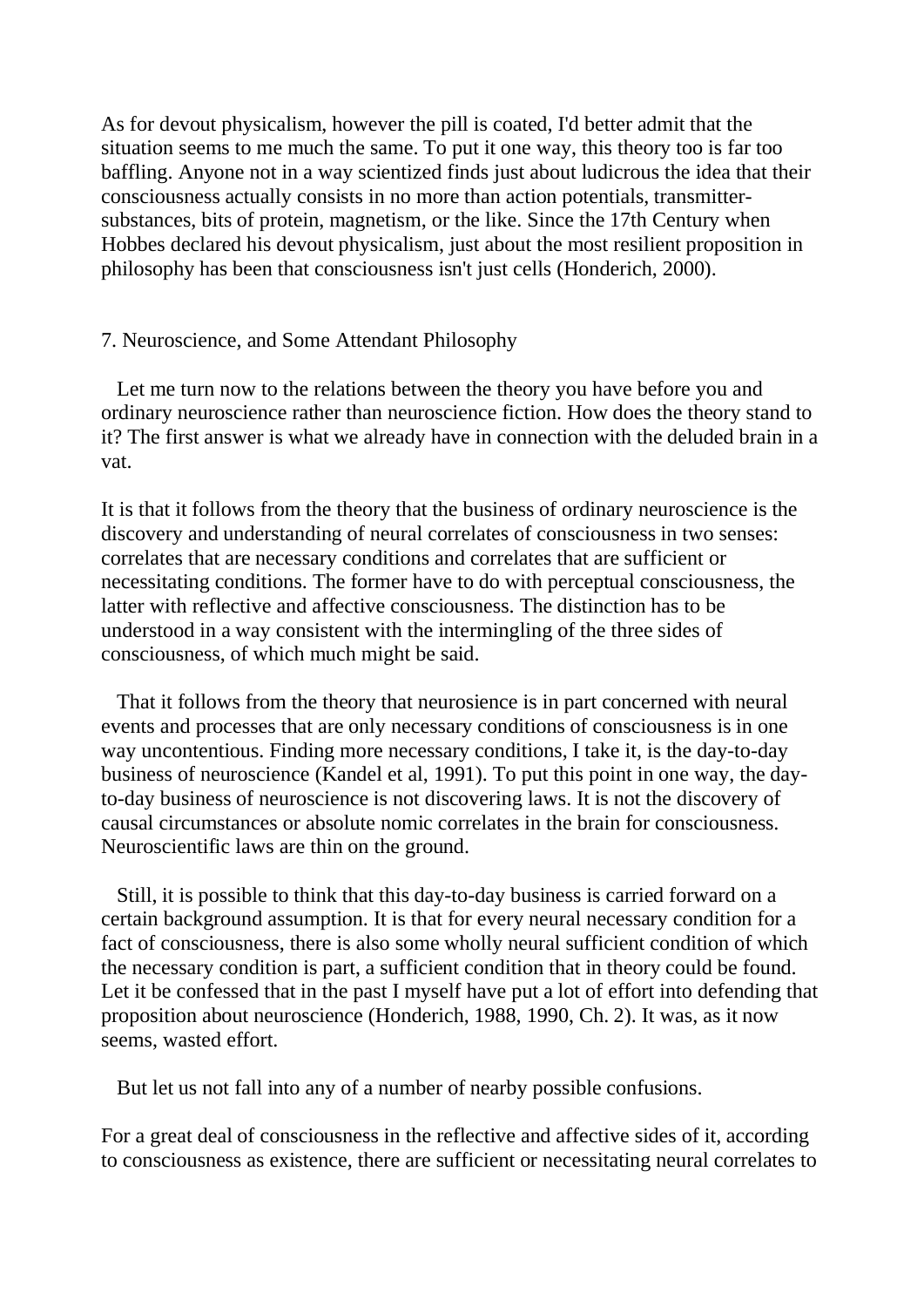be found in the head. It is only for perceptual consciousness that there are only neural necessary conditions to be found.

That does not mean that are no sufficient or necessitating correlates for perceptual consciousness, but simply that they are both inside and outside the head.

Hence there is no mysterious departure here from a decent assumption of lawlikeness or determinism. All of the consciousness of all the three sorts can be a perfect effect of a causal circumstance -- sometimes a circumstance both internal and external to a head. To put this differently and with Davidson and Anomalous Monism is mind, all consciousness is subject to psychophysical laws, but some escapes psychoneural laws.

Finally, each of the neural events or processes with respect to any consciousness whatever is in a clear sense sufficient or necessitating. That is of course the sense in which, in a certain circumstance where everything else is on hand, including the dryness of the match, a striking of it is sufficient for or necessitates a lighting.

 Do you say, despite all this, that current neuroscience falsifies consciousness as existence because the latter theory allows that some consciousnessness -- roughly speaking, seeing -- depends not only on brain events? Well, I don't agree, but I don't mind the possibility of falsification at all. The theory is testable -- that's fine. Certainly, despite the independent virtues of each, science and philosophy are continuous, as Quine rightly believed (Hookway, 1988).

 This is also the time to make some remarks on four propositions, mainly philosophical, to which neuroscience pertains.

There is the proposition of brain-mind supervenience: consciousness cannot change without a neural change, but a relevant neural state can be replaced by another without a change in consciousness (Davidson, 1980; Kim, 1998, pp. 148-153). That is, the neural-consciousness relation is many-one.

With respect to some consciousness, this is denied by the theory of consciousness as existence, simply because supervenience is a doctrine of neural sufficient conditions everywhere. Again, this is not upsetting. It leaves open the possibility, for example, that there can be different instantiations of a necessary condition.

 Epiphenomenalism is the doctrine or group of doctrines that consciousness is a side-effect of neural activity, but has no effects itself. The efficacy of consciousness is denied. It is a pleasure to record that consciousness as existence, particularly in connection with perceptual consciousness, makes epiphenomenalism the mad proposition that that the external world, so to speak, is causally inefficacious with respect to consciousness.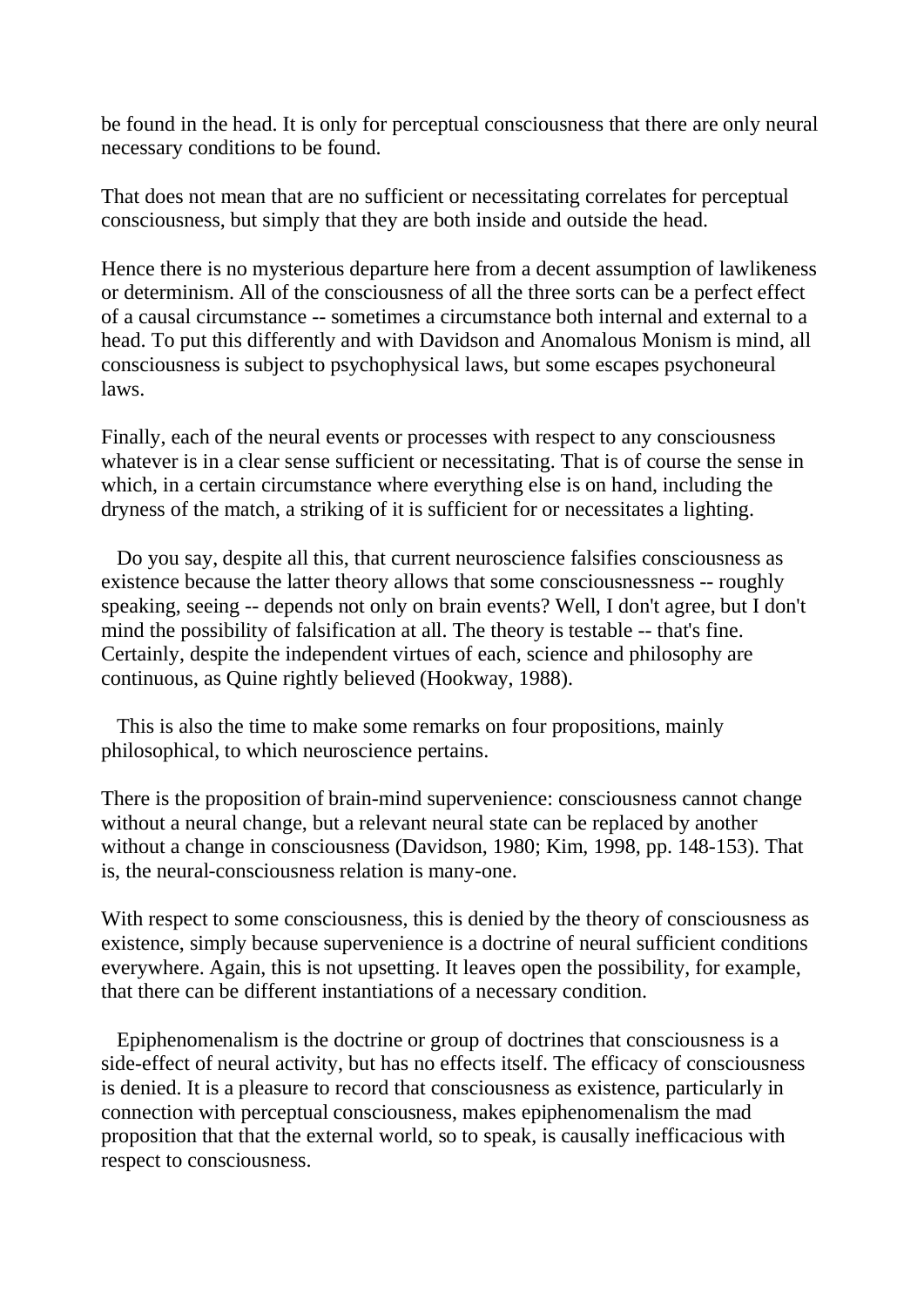It is as much of a pleasure to record that consciousness as existence leaves no scintilla of doubt about the evolutionary role of consciousness. If worlds of perceptual consciousness aren't selective with respect to species, what is?

Finally, in passing, it is clear that consciousness as existence shares with what is called externalism or anti-individualism the truth that much of consciousness is outside of heads (Putnam, 1975; Burge, 1979). But consciousness as existence comes to its own different position without reliance on what can seem to be unlikely doctrines about meaning -- and without having Hegel in its past (Honderich, 1993).

 To come back to neuroscience and the rest of science, let me make more explicit the rest of their relation to the theory of consciousness in hand. The short story here is that all of consciousness is a subject for science. No part or aspect of consciousness - no qualia so-called, no 'insides' so-called of brain events, no curious facts that give Fregean sense rather than reference to terms or the vocabulary of consciousness (Wilson, 1980) -- nothing with respect to consciousness is beyond scientific inquiry and understanding.

 Neuroscience, and also cognitive science when it is not engaged in philosophy, has the correlates of consciousness -- necessary or sufficient -- within its subject-matter. So too the perceptual processes that are fundamental to the dependency of perceptual consciousness on the physical world at its bottom level. So too, plainly, the representations etc. that are the stuff of reflective and affective consciousness.

The only qualification necessary is that these facts are not all public facts but in the defined sense subjective. But subjectivity, of course, is exactly what we expect of consciousness. And of course, there is no barrier to the objective understanding of what is not public, of what is subjective in a plain and unmysterious sense.

 The short story of the relation of neuroscience to consciousness as existence, again, is that neuroscience is freed from any lingering worry that consciousness is outside its grasp. That worry has been owed to the idea that its subjectivity is an elusive fact not open to science. Plainly it is.

#### 8. Postcript on Construction or Reconstruction

 There remains a larger matter to be glanced at rather than opened, let alone considered. It was remarked at the start that consciousness as existence is presented not as a piece of conceptual analysis, but as a construction or reconstruction of our ordinary conception of consciousness. It could have been said, too, that it is not a reporting of any scientific conception, but, perhaps, a reconstruction of some. What goes along with this is a certain diffidence about claiming truth for the theory.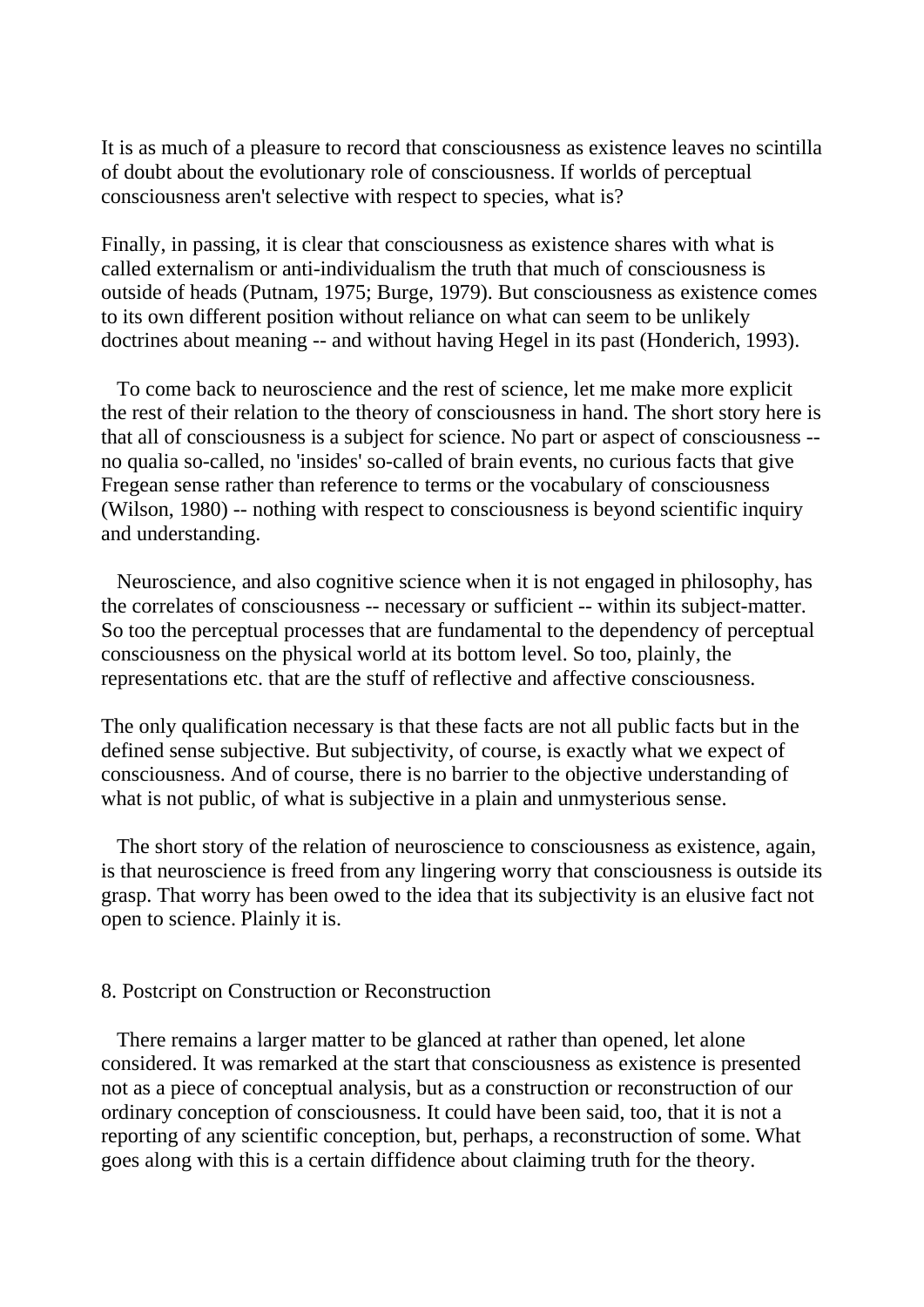There is a good deal of philosophy of science and other philosophy relevant to this diffidence. There is conventionalism, originally associated with Poincare (1913) and now in a way with Quine (1953). It is to the effect that scientific theories are conventions, or conventions in part, somehow a matter of choice rather than observation or truth. The same can be said of philosophical theories. Instrumentalism, which makes theories into useful instruments, wholly or partly, is along the same lines (van Fraassen, 1980).

Astronomy, and the philosophy of physics from waves and particles onward also come to mind, as does the under-determination of theory by data. So too competing geometries, and Carnap's alternative languages with different formation and transformation rules, and Kuhn's paradigms in science (1962), and the simple fact that all theories seem to fail in the end. Simpler than all this are familiar facts about different ways of looking at a thing, turning them around, different classifications, and such psychological illusions as the duck-rabbit.

 So, can we say the theory of consciousness as existence, which puts perceptual consciousness outside the head, and makes all consciousness more or less what other theories call the content of consciousness, is somehow and to some extent a matter of simplicity, ontological economy, usefulness, convenience, fruitfulness, or elegance? All of these considerations have been said to make a theory a matter of choice rather than truth in the best sense, which of course is correspondence to facts, and more particularly things.

To cut this last story short, here are a few propositions.

We might well get a little freer in our thinking about consciousness, hang looser, see that there are things to be said for different conceptions. We might carry several forward together.

It isn't the case, despite this, that at bottom there is some basis for any theory that is wholly detached from truth. I suspect the supposedly separate virtues of theories -simplicity, ontological economy and the rest -- are really indicators or promisers of more truth. You can't say that inconsistent theories are both true, and you can't whistle it either.

Consciousness as existence is indeed a construction or reconstruction, and maybe it should not clear the board, but in my view it comes closer than anything else to being true to the criteria of adequacy for theories of consciousness.

2 July 2003

*A slightly revised version of the paper, along with four other papers on the theme of*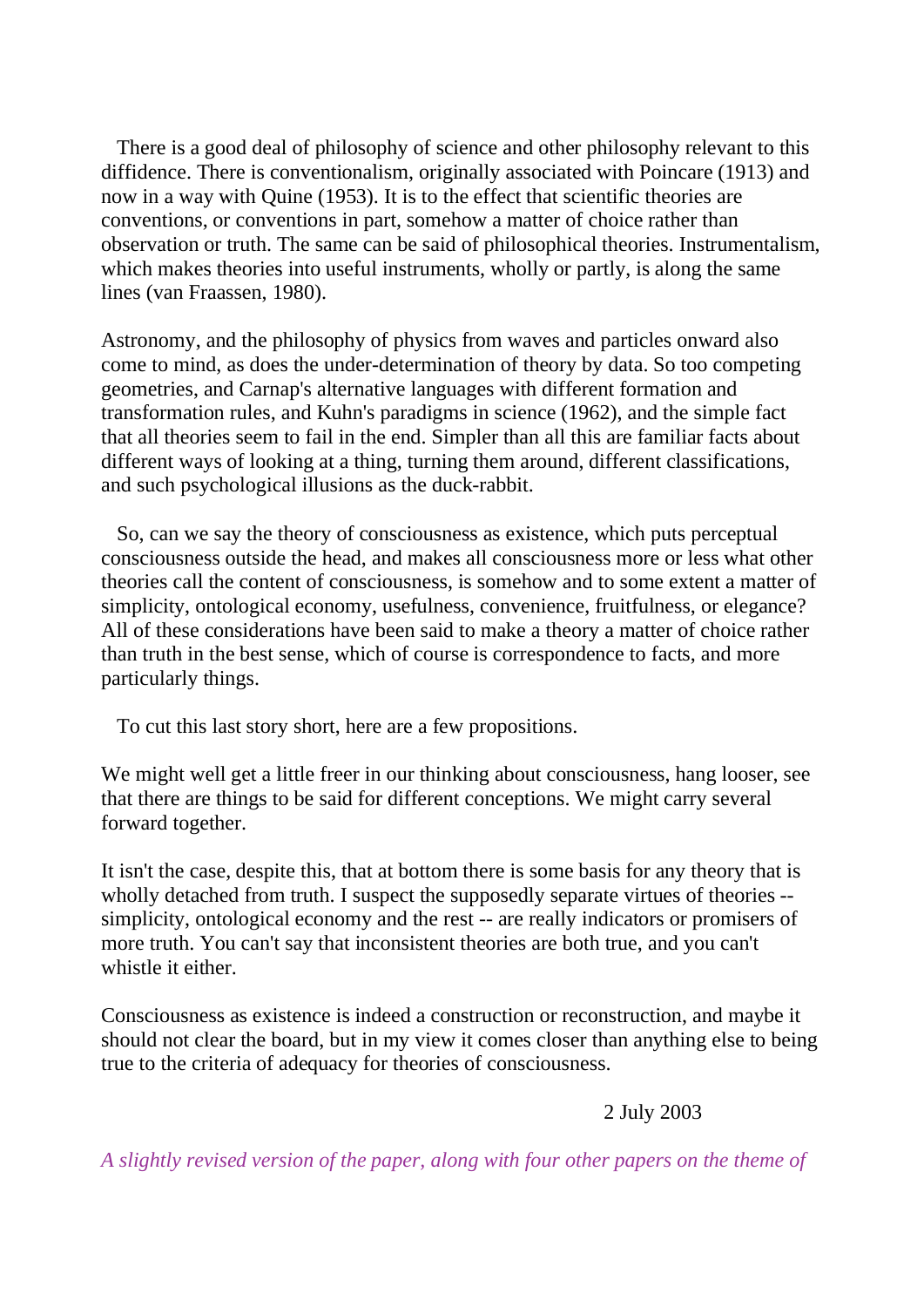*Consciousness as Existence, appears in On Consciousness (Edinburgh University Press, 2004)*.

**Acknowledgements**: My thanks are due to Ken Adams, Ingrid Coggin Purkiss, William Fish, James Garvey, Basil Hiley, Derek Matravers, Hugh Mellor, Richard Rawles, Andrew Ross, Barry Smith, Tom Stoneham, Ruediger Vaas, and anonymous referees for this journal.

# **References:**

Ayer, A. J. (1956), The Problem of Knowledge (Harmondsworth: Penguin)

Ayer, A. J. (1973), The Central Questions of Philosophy (London: Weidenfeld & Nicholson).

Bell, D. (1990), Husserl (London: Routledge, 1990).

Brentano, F. (1973), Psychology From an Empirical Standpoint, ed. Oskar Kraus, Linda L. McAlister (London: Routledge & Kegan Paul).

Burge, T. (1979), 'Individualism and the Mental', Midwest Studies in Philosophy, 4.

Carnap, R. (1931), The Logical Syntax of Language (London: Kegan Paul, Trench, Trubner)

Chalmers, D. (1996), The Conscious Mind (Oxford: Oxford University Press)

Davidson, D. (1980), 'Mental Events,' in his Essays on Actions and Events (Oxford: Clarendon Press)

Descartes, R. (1641), Meditations, in Descartes 1968

Descartes, R. (1649), Passions of the Soul, in Descartes 1968

Descartes, R. (1968), The Philosophical Works of Descartes, ed. E. Haldane & G. Ross (Cambridge: Cambridge University Press)

Dretske, F. (1995), 'Naive Realism', in The Oxford Companion to Philosophy (Oxford: Oxford University Press), ed. T. Honderich

Fodor, J. (1979), The Language of Thought (Cambridge MA: Harvard University Press).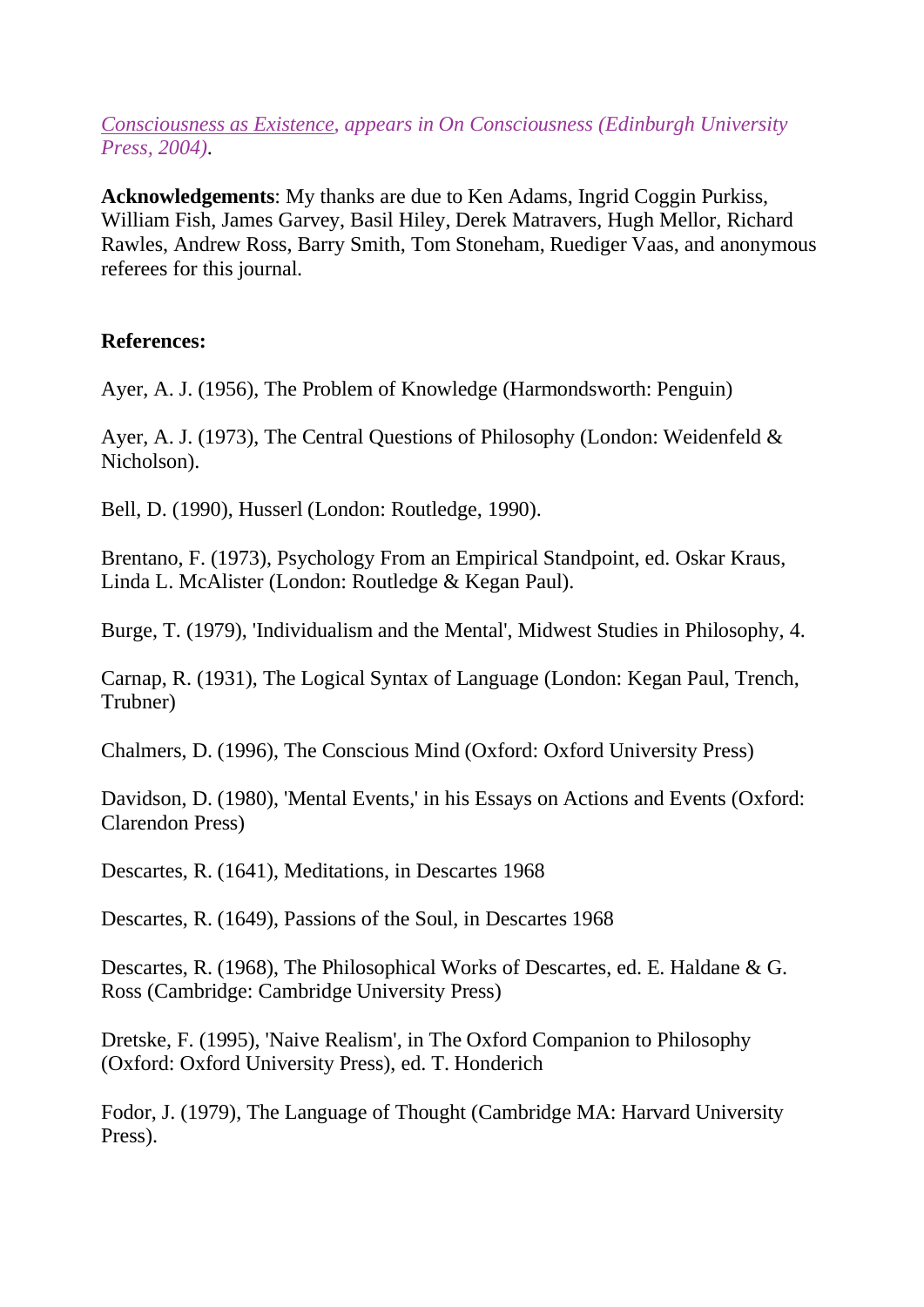Honderich, T. (1988), A Theory of Determinism: The Mind, Neuroscience and Life Hopes (Oxford: Clarendon Press).

Honderich, T. (1990), Mind and Brain (Oxford: Clarendon Press). Reprint of Chs. 1-5 of Honderich 1988.

Honderich, T. (1991), 'Seeing Qualia and Positing the World,' A. J. Ayer: Memorial Essays, ed. A. Phillips Griffiths (Cambridge: Cambridge University Press).

Honderich, T. (1993), 'The Union Theory and Anti-Individualism', in Mental Causation, ed. John Heil and Alfred Mele (Oxford: Oxford University Press).

Honderich, T. (1995), 'Consciousness, Neural Functionalism, Real Subjectivity', American Philosophical Quarterly, 32, 4.

Honderich, T. (1998), 'Consciousness as Existence," in Current Issues in the Philosophy of Mind, Royal Institute of Philosophy lectures for 1996-7, ed. A. O'Hear (Cambridge: Cambridge University Press). This paper is corrected in several respects in Honderich 1999.

Honderich, T. (1999), 'Consciousness as Existence Again," Proceedings of the Twentieth World Congress of Philosophy, Vol. 9, Philosophy of Mind, ed. B. Elevitch (Bowling Green: Philosophy Documentation Center, 1999). Also in Theoria, June 2000, No. 95. This paper corrects Honderich (1998) in several respects.

Honderich, T. (2000), 'Consciousness and Inner Tubes', Journal of Consciousness Studies, 7, 7, 2000.

Honderich, T. (2001), 'Consciousness as Existence and the End of Intentionality', in Philosophy at the New Millenium, Royal Institute of Philosophy Lectures for 2000- 2001 (Cambridge: Cambridge University Press).

Honderich, T. (2003), 'Perceptual, Reflective and Affective Consciousness as Existence', in Minds and Persons, Royal Institute of Philosophy Lectures for 2000- 2001, ed. A. O'Hear (Cambridge: Cambridge University Press)

Hookway, C. (1988), Quine (Cambridge: Polity).

Kandel, E. R. R., J. H. Schwartz and T. J. Jessell (1991), Principles of Neural Science (New York: Prentice-Hall)

Kim, J. (1998), Philosophy of Mind (Boulder: Westview)

Kuhn, T. S. (1962), The Structure of Scientific Revolutions (Chicago: Chicago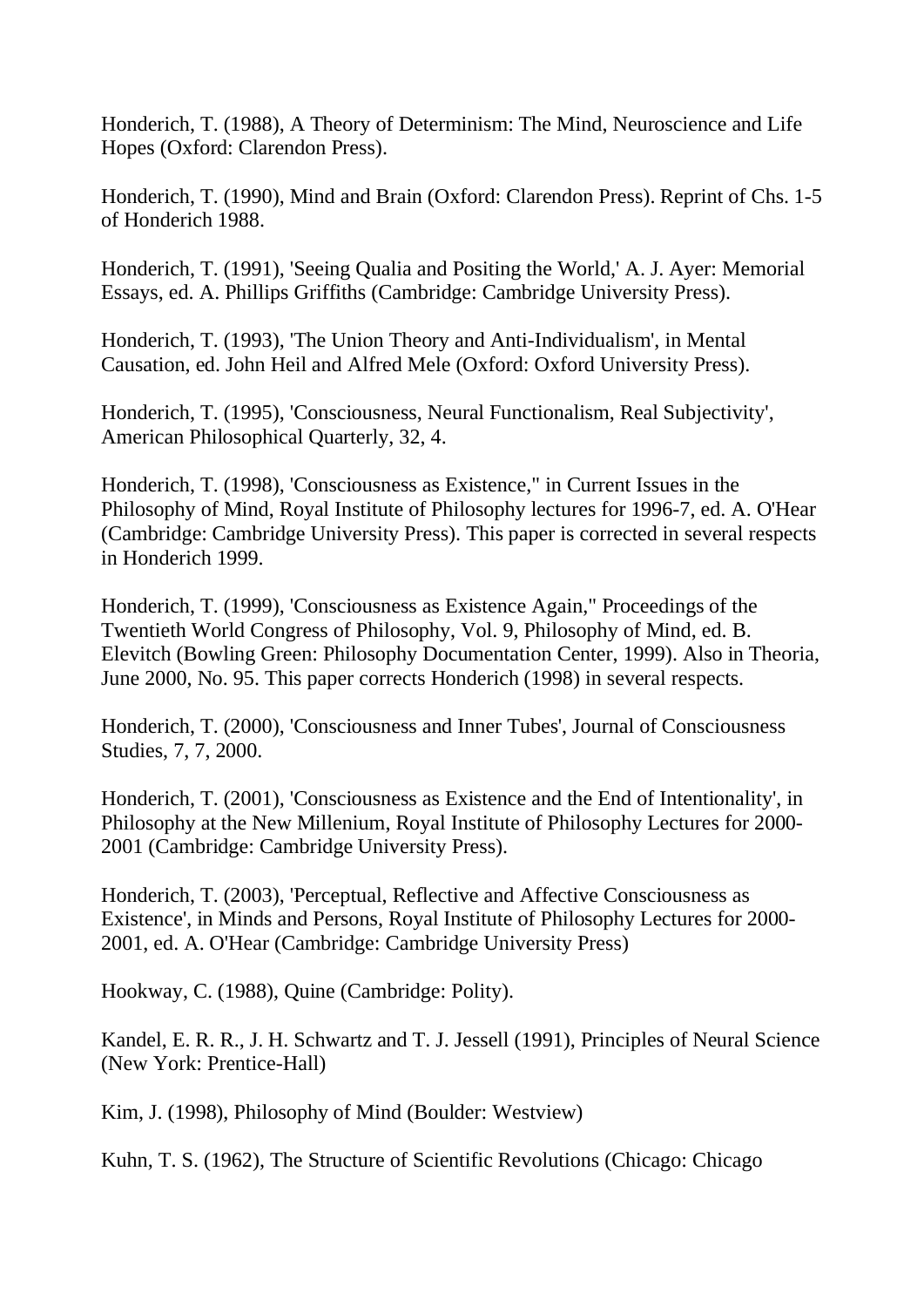University Press)

McDowell, J. (1982), 'Criteria, Defeastibility and Knowledge', Proceedings of the British Academy.

McFadden, J. (2002), 'The Conscious Electromagnetic Information (Cemi) Field Theory: The Hard Problem Made Easy?', Journal of Consciousness Studies, Vol. 9, No. 8.

Nagel, T. (1974), `What Is It Like To Be A Bat?,' The Philosophical Review, 83, 1974. Reprinted in Nagel 1979.

Nagel, T. (1979), Mortal Questions (Cambridge: Cambridge University Press).

Papineau, D. (2000), Introducing Consciousness (Cambridge & New York: Icon/Totem Books).

Pocket, S. (2002), 'Diffciulties with the Electromagnetic Field Theory of Consciousness', Journal of Consciousness Studies, 9, 4, 2002

Poincare, H. (1913), Science and Hypothesis (Washington: University Press of America).

Price, H. H. (1932), Perception (London: Methuen).

Putnam, H. (1975), Philosophical Papers, Vo.l. 2 (Cambridge: Cambridge University Press)

Quine, W. V. (1953), 'Two Dogmas of Empiricism', in From a Logical Point of View (Cambridge MA: Harvard University Press)

Quinton, A. (1973), The Nature of Things (London: Routledge & Kegan Paul)

Searle, J. (1992), The Rediscovery of the Mind (London & Cambridge MA: MIT Press).

Snowdon, P. (1980-81), 'Experience, Vision and Causation', Proceedings of the Aristotelian Society, 81.

Sprigge, T. (1971), `Final Causes', Supplementary Proceedings of the Aristotelian Society, 45.

van Fraassen, B. (1980), The Scientific Image (Oxford: Oxford University Press).